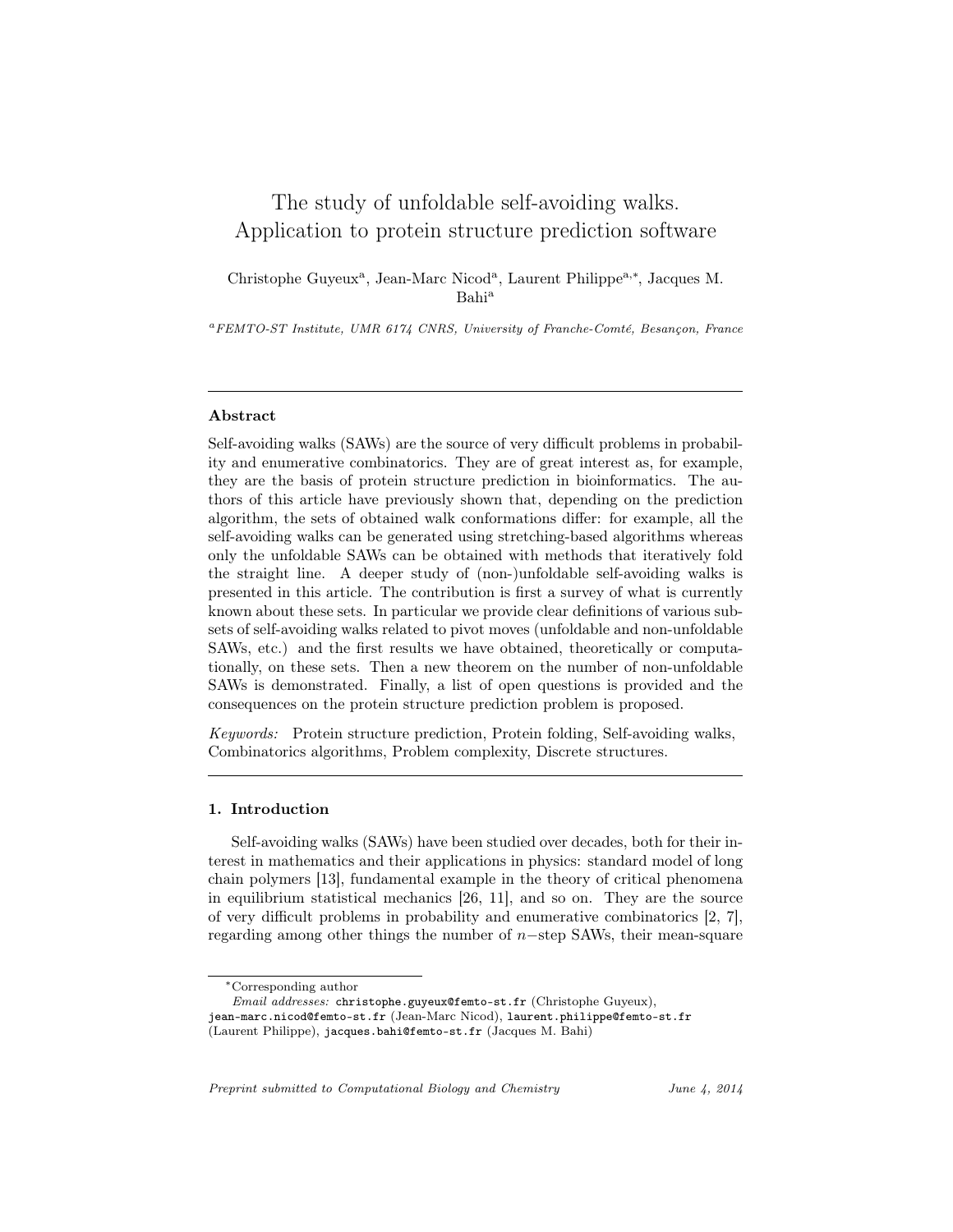displacement, and the so-called scaling limit. The self-avoiding walks naturally appear in bioinformatics during the prediction of the 3D conformation of a protein of interest. Frequently, the two dimensional backbone of the protein is looked for in a first stage, and then this 2D structure is refined step by step to obtain the final 3D conformation.

Protein Structure Prediction (PSP) software can be separated into various categories. We decide in this article to focus on the two following frequently used ones. On the one hand, some algorithms construct the proteins' structures on the 2D or 3D square lattice by adding, at each iteration, a new amino acid at the tail of the protein. Most of the time, various positions are possible for this amino acid, and the chosen position is the one that optimizes a given functional, for instance the number of neighboring hydrophobic amino acids. On the other hand, some algorithms start from the straight line with the size of the considered protein, and they iterate pivot moves on this structure. Pivot amino acids and angles are chosen to optimize a well-defined energy function. We have pointed out, in our previous researches on the dynamics of the protein folding process [5, 4], that these two categories of protein structure prediction software cannot produce the same conformations [14]. More precisely all the conformations can be attained in the first category whereas it is not the case in the second one. This result has been formerly discovered by the community of mathematicians that studies the self-avoiding walks (SAWs). It seems however to be ignored by bioinformaticians and the connection with the PSP problem has not been signaled.

Indeed, in their article introducing the pivot algorithm [22], Madras and Sokal demonstrate a theorem showing that, when starting from the straight line of length n, and iterating the  $180°$  rotation and either both  $90°$  rotations or both diagonal reflections, all the n-step self-avoiding walks on  $\mathbb{Z}^2$  can be obtained. In other words, their pivot algorithm is ergodic for this set of transformations. As an example, they depicted in this article a 223-step SAW in  $\mathbb{Z}^2$  that is not connected to any other SAW by  $90^\circ$  rotations (see Figure 1). This first apparition of a "non-unfoldable" SAW was indeed the unique one in the literature, and the study of (non-)unfoldable SAWs has not been deepened before our work in [14].

Thus, by using the pivot algorithm incorrectly, a class of walks is excluded. A first appropriate response to this issue is obviously to correct the software so that the pivot algorithm is used correctly. If these walks however constitute an exponentially small subset of SAWs, the lack of ergodicity in existing software might not be fatal, and the results in the biology literature produced using these tools may remain correct. Thus, additionally to the intrinsic theoretical interest to study a kind of walks that has not yet been regarded, the determination of the size ratio between self-avoiding walks and non-unfoldable SAWs may impact both the development of new PSP software and some results previously published in the proteomics area. This article does not solve the question of the size ratio but it produces first theoretical framework and results that may help to evaluate it in further studies.

The contribution of this article is thus a list of first results and questionings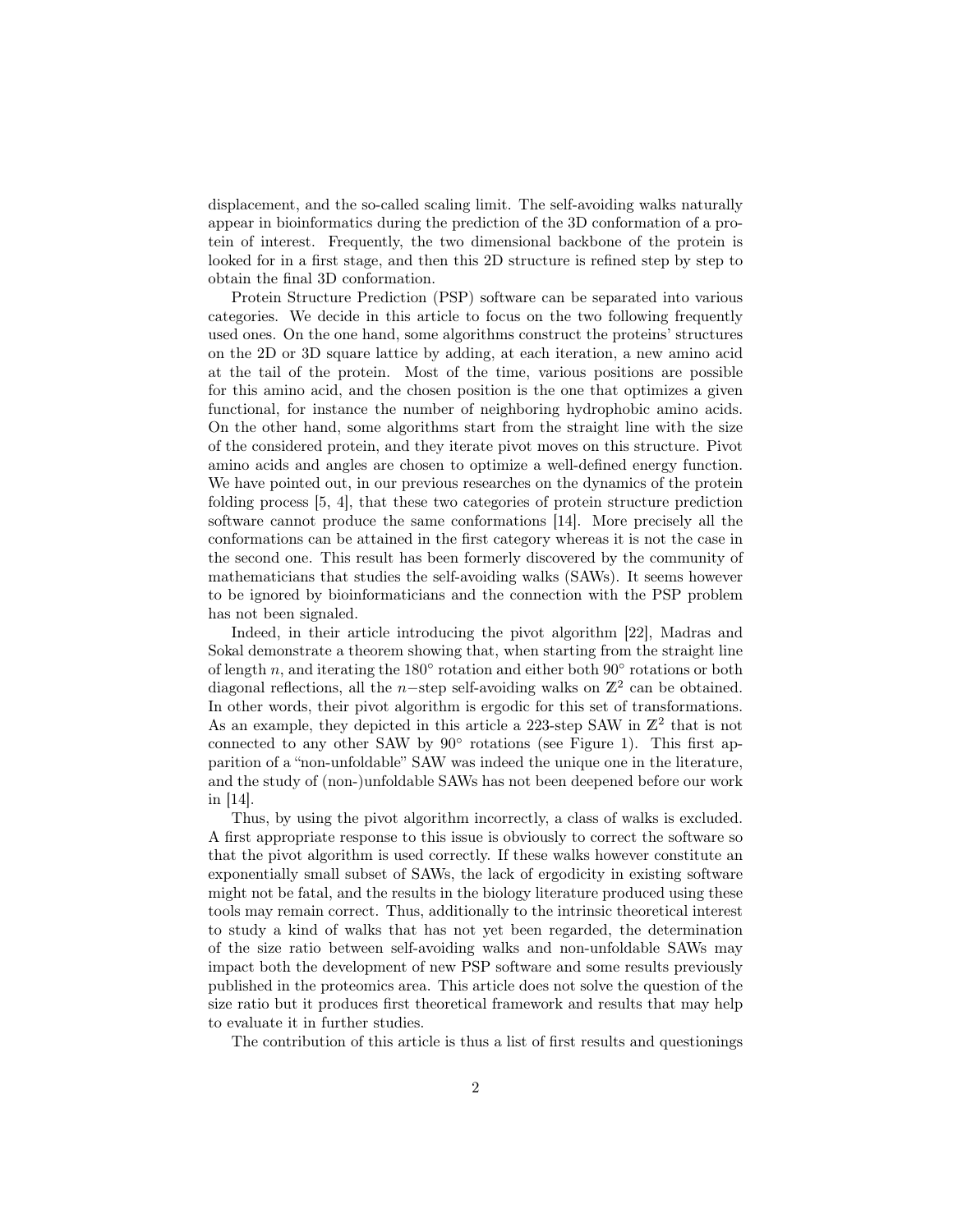about various sets of self-avoiding walks that can (or cannot) be attained by  $\pm 90^\circ$  pivot moves, and their consequences regarding the PSP software. After recalling some basis on self-avoiding walks, we provide definitions of 4 subsets of SAWs that appear when considering pivot moves, namely the folded SAWs obtained by iterating pivot moves on the straight line, the non-unfoldable SAWs, the set of SAWs that can be unfolded at least once, and finally the subset of self-avoiding walks that can be folded k times,  $k > 1$ . A list of results on these subsets is provided. Among other things, the cardinality of unfoldable SAWs has been bounded, the existence of infinitely many non-unfoldable SAWs has been proven, a shorter example of non-unfoldable walk is given (107 steps), whereas the equality between the set of SAWs and the set of unfoldable SAWs has been computationally verified until number of steps lower or equal to 14. Relations between these subsets are also provided before listing various open problems on (non-)unfoldable self-avoiding walks. Computational aspects of this study are detailed in [6].

The remainder of this document is organized as follows. In the next section, a short overview about the self-avoiding walks is provided. This section enables us to introduce basic definitions and well-known results concerning these walks. Section 3 contains the rigorous definition of the subsets of self-avoiding walks regarded in this manuscript. Then, in Section 4, a first list of easy-to-obtain results we have obtained concerning the subset of non-unfoldable SAWs is detailed, whereas the main result of this article is proven in the next section. A non-exhaustive list of open questions is drawn up in Section 6. Consequences regarding the protein structure prediction problem are investigated in Section 7. This research work ends by a conclusion section, in which the contributions are summarized and intended future work is proposed.

## 2. A Short Overview of Self-Avoiding Walks

We first recall usual notations and well-known results regarding self-avoiding walks. In a next section, we bring partially these results in the unfoldable SAWs subset.

## 2.1. Definitions and Terminologies

Let N be the set of all natural numbers,  $\mathbb{N}^* = \{1, 2, ...\}$  the set of all positive integers, and for  $a, b \in \mathbb{N}$ ,  $a < b$ , the notation  $[a, b]$  stands for the set  $\{a, a+1, \ldots, b-1, b\}$ . |x| stands for the Euclidean norm of any vector  $x \in \mathbb{Z}^d, d \geq 1$ , whereas  $x_1, \ldots, x_d$  are the d coordinates of x. The n-th term of a sequence s is denoted by  $s(n)$ . Finally,  $\sharp X$  is the cardinality of a finite set X. Let us now introduce the notion of self-avoiding walk [23, 26, 18].

Definition 1 (Self-Avoiding Walk) Let  $d \geq 1$ . A n-step self-avoiding walk from  $x \in \mathbb{Z}^d$  to  $y \in \mathbb{Z}^d$  is a map  $w : [0, n] \to \mathbb{Z}^d$  with:

- $w(0) = x$  and  $w(n) = y$ ,
- $|w(i+1) w(i)| = 1$ ,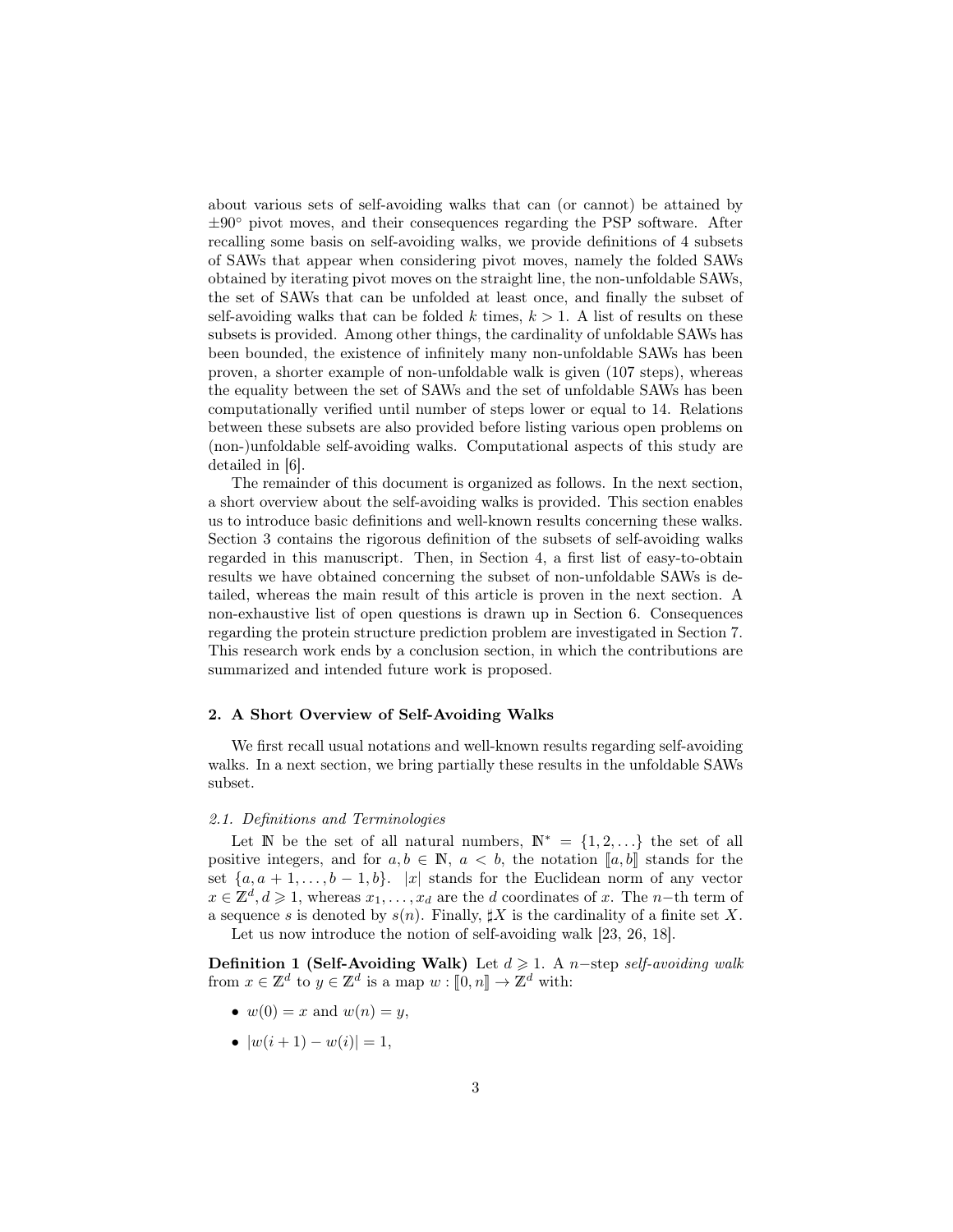

Figure 1: The first SAW shown to be not connected to any other SAW by 90◦ rotations (Madras and Sokal, [22]), that is, the first discovered non-unfoldable SAW.

•  $\forall i, j \in [0, n], i \neq j \Rightarrow w(i) \neq w(j)$  (self-avoiding property).

Let  $d \in \mathbb{N}^*$ .  $\mathcal{S}_n(x)$  is the set of n-step self-avoiding walks on  $\mathbb{Z}^d$  from 0 to  $x, c_n(x) = \sharp \mathcal{S}_n(x)$  is the cardinality of this set,  $\mathcal{S}_n = \bigcup_{x \in \mathbb{Z}^d} \mathcal{S}_n(x)$  is constituted by all n–step self-avoiding walks that start from 0, whereas  $c_n = \sum_{x \in \mathbb{Z}^d} c_n(x)$ is the number of n-step self-avoiding walks on  $\mathbb{Z}^d$  starting from 0, that is,  $c_n = \sharp \mathcal{S}_n$  [26].

## 2.2. Well-known results about self-avoiding walks

The objective of this section is not to realize a complete state of the art about established or conjectured results on SAWs, but only to present a short list of properties that are connected to our first investigations. For instance the well-known pattern theorem [23] is not presented here. For further results about SAWs readers can consult for instance [26, 23].

A first result concerning the number of  $n$ -step self-avoiding walks can be easily obtained by remarking that, when m−step SAWs are concatenated to n−step SAWs, we found all  $(m + n)$ −step self-avoiding walks and other walks having intersections. In other words,

Proposition 1  $\forall m, n \in \mathbb{N}^*, c_{m+n} \leqslant c_m c_n$ .

The existence of the so-called *connective constant* is a consequence of such a proposition.

**Theorem 1** The limit  $\lim_{n\to\infty} c_n^{1/n}$  exists. It is called the connective constant and is denoted by  $\mu$ . Moreover, we have  $\mu^n \leq c_n$  and  $d \leq \mu \leq 2d - 1$ .

For a proof of this result, reader is referred to [23].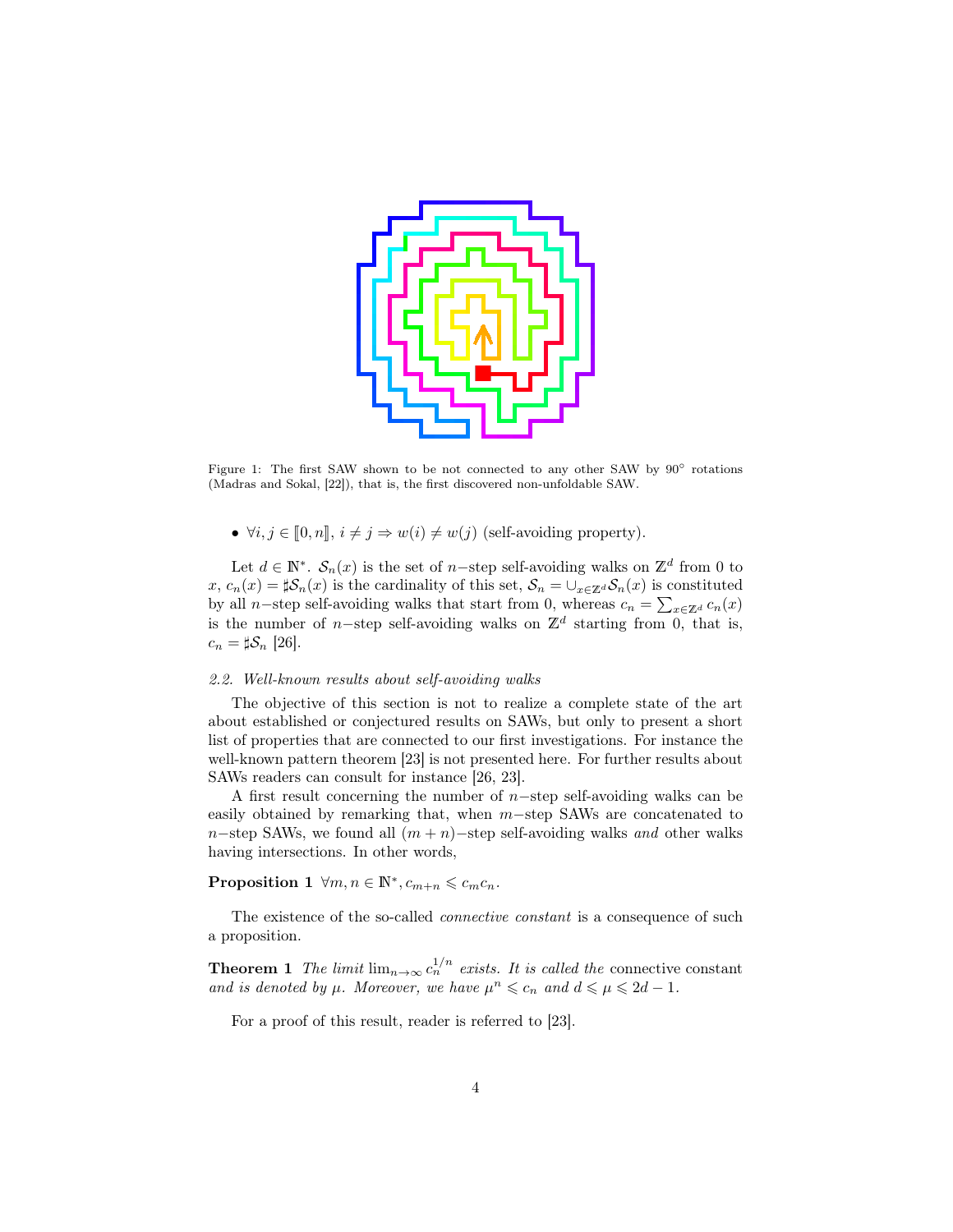Various bounds or estimates can be found in the literature [21, 26], like  $c_n \approx A\mu^n n^{\gamma-1}$  for A and  $\gamma$  to determine (predicted asymptotic behavior) and

 $\mu \in [2.625662, 2.679193].$ 

The pivot algorithm is a dynamic Monte Carlo algorithm that produces selfavoiding walks using the following basic approach  $[22]$ . Firstly, a point p on the walk  $w$  is picked randomly and used as a pivot. Then a random symmetry operation of the lattice, like a rotation, is applied to the second part (suffixes) of the walk, using  $p$  as origin. If the resulting walk is a SAW, it is accepted, else it is rejected and w is counted once again in the sample. A more detailed and precise algorithm can be found in [22]. In this latter article, it is shown that, quoting Madras and Sokal,

**Theorem 2** The pivot algorithm is ergodic for self-avoiding walks on  $\mathbb{Z}^d$  provided that all axis reflections, and either all 90° rotations or all diagonal reflections, are given nonzero probability. In fact, any N−step SAW can be transformed into a straight rod by some sequence of  $2N - 1$  or fewer such pivots.

The pivot algorithm is ergodic too for SAWs on the square lattice [22], provided that the 180° rotation, and either both 90° rotations or both diagonal reflections, are given nonzero probability, whereas 90° rotations alone are not enough, due to Fig. 1.

## 3. Introducing the (non-)unfoldable self-avoiding walks

#### 3.1. Protein folding as preliminaries

Let us introduce the original context motivating the study of particular subsets of SAWs we called "unfoldable" self-avoiding walks in the remainder of this document.

The 2 or 3 dimensional square lattice hydrophobic-hydrophilic model, simply denoted as HP model, is used for low resolution backbone structure prediction of a given protein. In this model formerly introduced by Dill [12], hydrophobic interactions are supposed to dominate protein folding [5, 4]. The protein core freeing up energy is formed by hydrophobic amino acids, whereas hydrophilic amino acids tend to move in the outer surface due to their affinity with the solvent (see Fig. 2).

In this model a protein conformation is a SAW on a 2D or 3D lattice depending on the level of resolution. This SAW depends on topological neighboring contacts between hydrophobic amino acids that are not contiguous in the primary structure. The SAW is such that the free energy  $E$  of the protein is minimal. In other words, for an amino acid sequence  $P$  of length  $n$  and for the set  $\mathcal{C}(P)$  of all n–step SAWs, the walk chosen to represent the conformation of the protein is  $C^* = min \{ E(C) | C \in C(P) \}$  [25]. In that context and for a conformation (SAW) C,  $E(C) = -q$  where q is equal to the number of topological hydrophobic neighbors. For example,  $E(c) = -5$  in Fig. 2.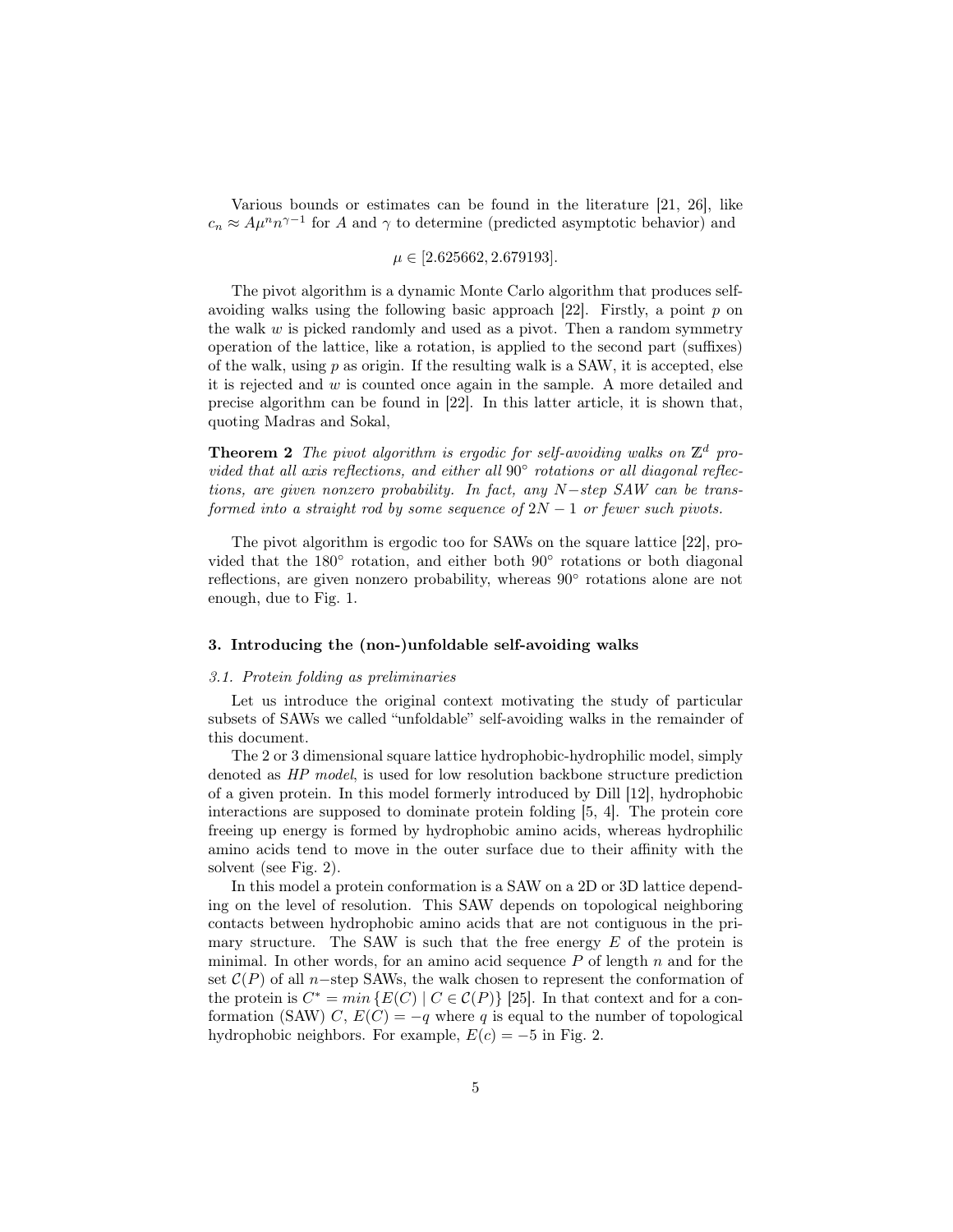

Figure 2: Hydrophilic-hydrophobic model (black squares are hydrophobic residues)

The overriding problem in PSP is: how to find such a minimal conformation, given all the n−step self-avoiding walks and the sequence of hydrophobicity of the protein ?

Given its sequence of hydrophobicity, finding the best 2D conformation of a protein is not an easy task. When considering the set of self-avoiding walks having n−steps and whose vertices are either black (hydrophobic) or white squares (hydrophylic residues), the authors of [10] have indeed proven that determining the SAWs that maximize the number of neighboring black squares in this set is NP-hard. Given a sequence of amino acids, such statement leads to the use of heuristics to predict (and not to determine exactly) the most probable conformation of the protein. These heuristics operate as in the real biological world, folding or increasing the length of SAWs in order to minimize the free energy of the associated conformation. By doing so the protein synthesis in its aqueous environment is reproduced in silico. As stated previously, we have shown in a previous work that such investigations potentially lead to various subsets of self-avoiding walks [5, 4, 14].

In the first approach, starting from the straight line, we obtain by a succession of pivot moves of 90◦ a final conformation being a self-avoiding walk. In this approach, it is not regarded whether the intermediate walks are selfavoiding or not. Such a method corresponds to programs that start from the initial conformation, fold several times the linear protein, according to their embedded scoring functions, and then obtain a final conformation on which the SAW requirement is verified. It is easy to be convinced that, by doing so, the set of final conformations is exactly equal to the set of self-avoiding walks having  $n$ steps. As the conformations obtained by such methods coincide exactly to the well-studied global set of all SAWs, such an approach is not further investigated in the remainder of this paper [14].

Remark 1 This first approach guarantees to reach all self-avoiding walks. The embedded energy or scoring function however discriminate against some walks, which is indeed the role of this function. For instance, a straight chain is a SAW but most reasonable scoring functions for folding will not produce this as a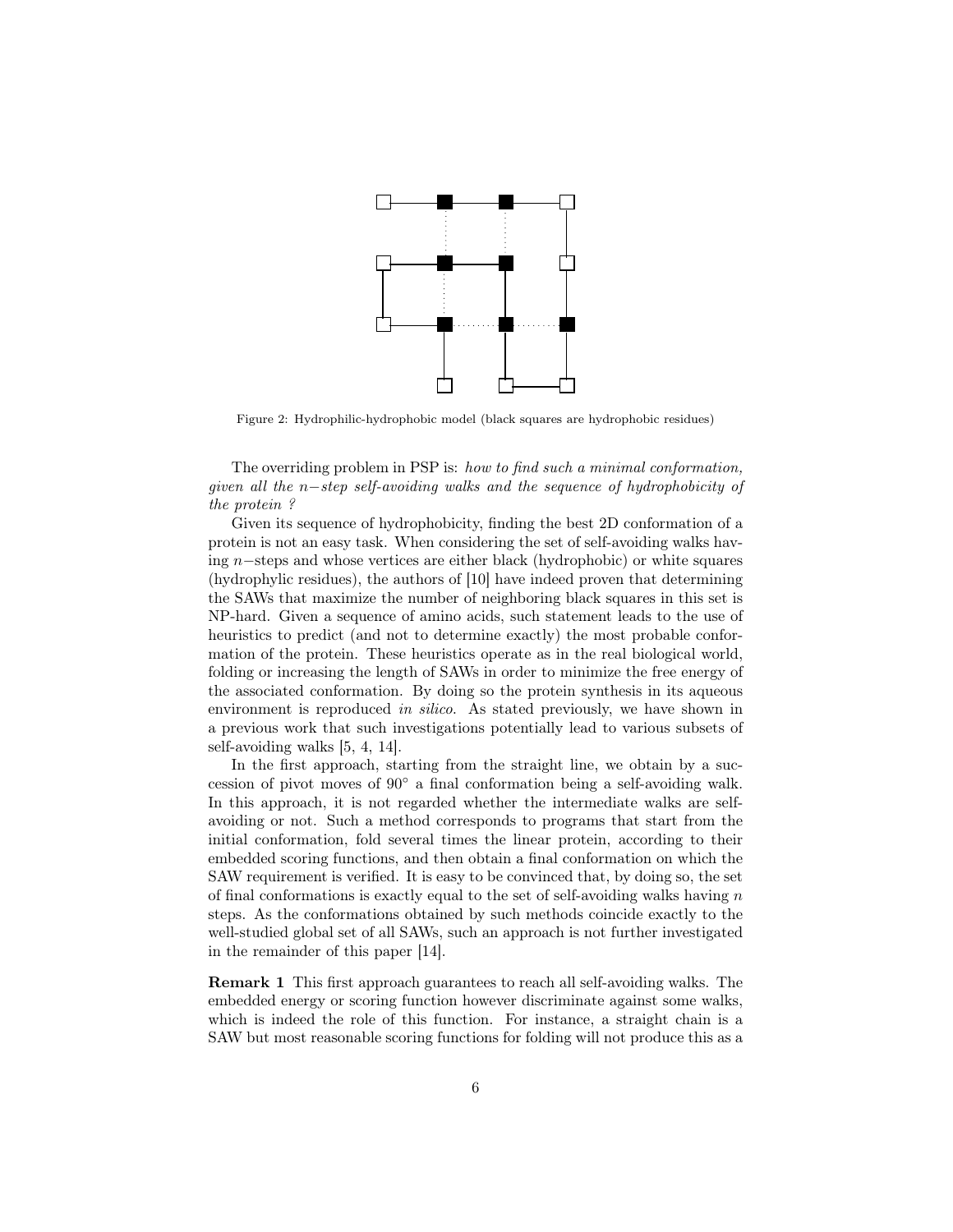

Figure 3: Protein Structure Prediction by folding SAWs

"folded" conformation, as the pivot moves are accepted only when energy/score can be lowered. We simply point out that, in this first approach, the walks that are evaluated by the scoring function is the whole set of self-avoiding walks: simulating numerically protein folding does not introduce a bias before calling the scoring function.

In the second approach, the same process is realized, except that all the intermediate conformations must be self-avoiding walks (see Fig. 3). The set of n–step SAWs reachable by such a procedure is denoted by  $fSAW_n$  in what follows. Such a procedure is one of the two most usual translations of the socalled "SAW requirement" in the bioinformatics literature, leading to proteins' conformations belonging into  $fSAW_n$ . For instance, PSP methods presented in [19, 27, 8, 15, 17] follow such an approach. We have shown in [14] that  $fSAW_n \subsetneq S_n$  [22]. In other words, in this first category of PSP software, it is impossible to reach all the conformations of  $S_n$ .

Remark 2 This second approach discards intermediate conformations with collisions. This may prevent a method from reaching specific SAWs. In particular, protein structure prediction and protein folding are not two sides of the same coin.

Other approaches in the same category can be imagined, like the following one. We can act as above, requiring additionally that no intersection of vertex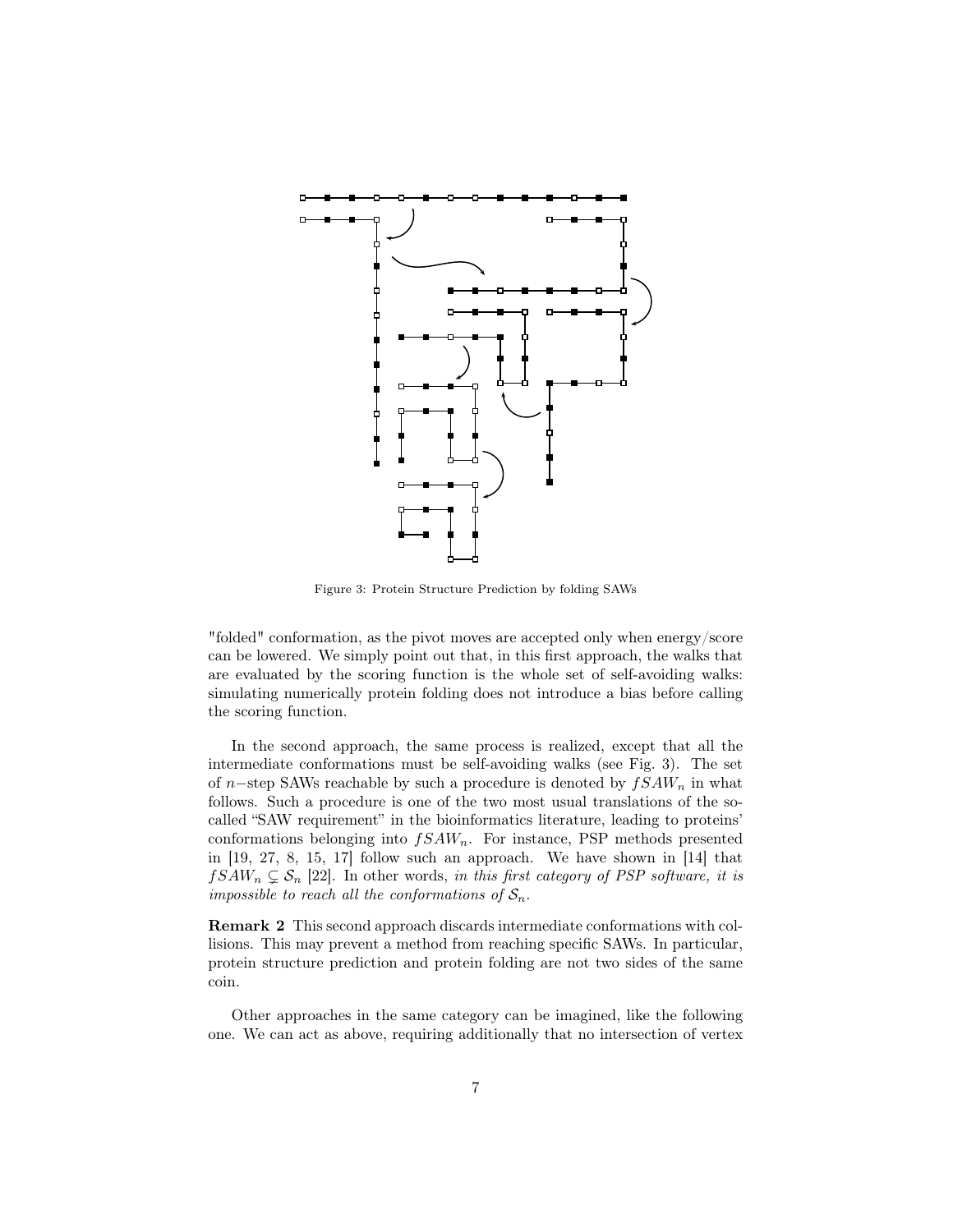

Figure 4: Pivot move acceptable in  $fSAW$  but not in  $fSAW'$ 

or edge during the transformation of one SAW to another occurs. For instance, the pivot move of Figure 4 is authorized in the previous  $fSAW$  approach, but it is refused in the current one: during the rotation around the residue having a cross, the rigid structure after this residue intersects the remainder of the "protein" (see Fig. 5). In this two dimensional approach denoted by  $fSAW'$ , it is not allowed for a protein folding to use the 3D space to achieve one plane conformation from another plane one. A reasonable modeling of the true natural folding dynamics of an already synthesized protein can be obtained by extending this requirement to the third dimension. However, due to its complexity, this requirement is actually never used by tools that embed a 2D HP square lattice model for protein structure prediction. This is why these particular SAWs are not further investigated in this document. Let us just emphasize that  $fSAW'_n$ is obviously a subset of  $fSAW_n$ , but there is a priori no reason to consider them equal. Indeed, Figure 6 shows that,

**Proposition 2** For all  $n \in \mathbb{N}^*$ ,  $fSAW'_n \subset fSAW_n$ . However,  $\exists n \in \mathbb{N}^*$ ,  $fSAW'_{n} \neq fSAW_{n}$ .

PROOF In Figure 6, the unique possible pivot move is the red dot, and obviously such move leads to the intersection between the head and the tail of the structure during the transformation.

Note that we only studied pivot moves of  $\pm 90^\circ$  in the three previous approaches. But considering other sets of transformations could be interesting in some well-defined contexts and can potentially lead to new subsets of SAWs.

A last bioinformatics approach of protein structure prediction using selfavoiding walks starts with an 1−step SAW, and at iteration  $k$ , a new step is added at the tail of the walk, in such a way that the new k−step self-avoiding walk presents the best value for the considered scoring function (see Fig 7). The protein is thus constructed step by step, reaching the best local conformation at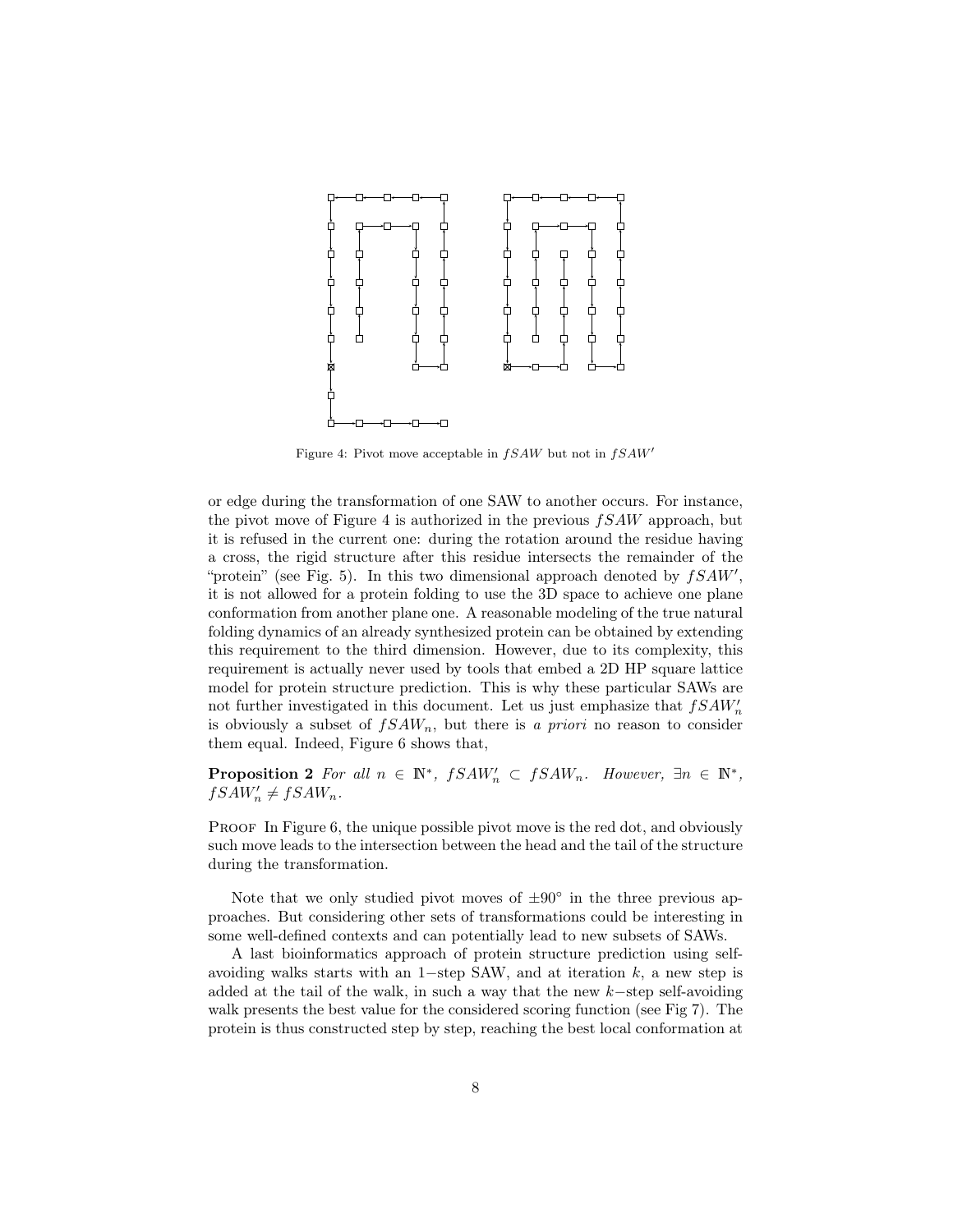

Figure 5: An intersection appears between the head and the tail during the transformation, thus this pivot move is refused in  $fSAW'$ .



Figure 6:  $fSAW_n \neq fSAW_n'$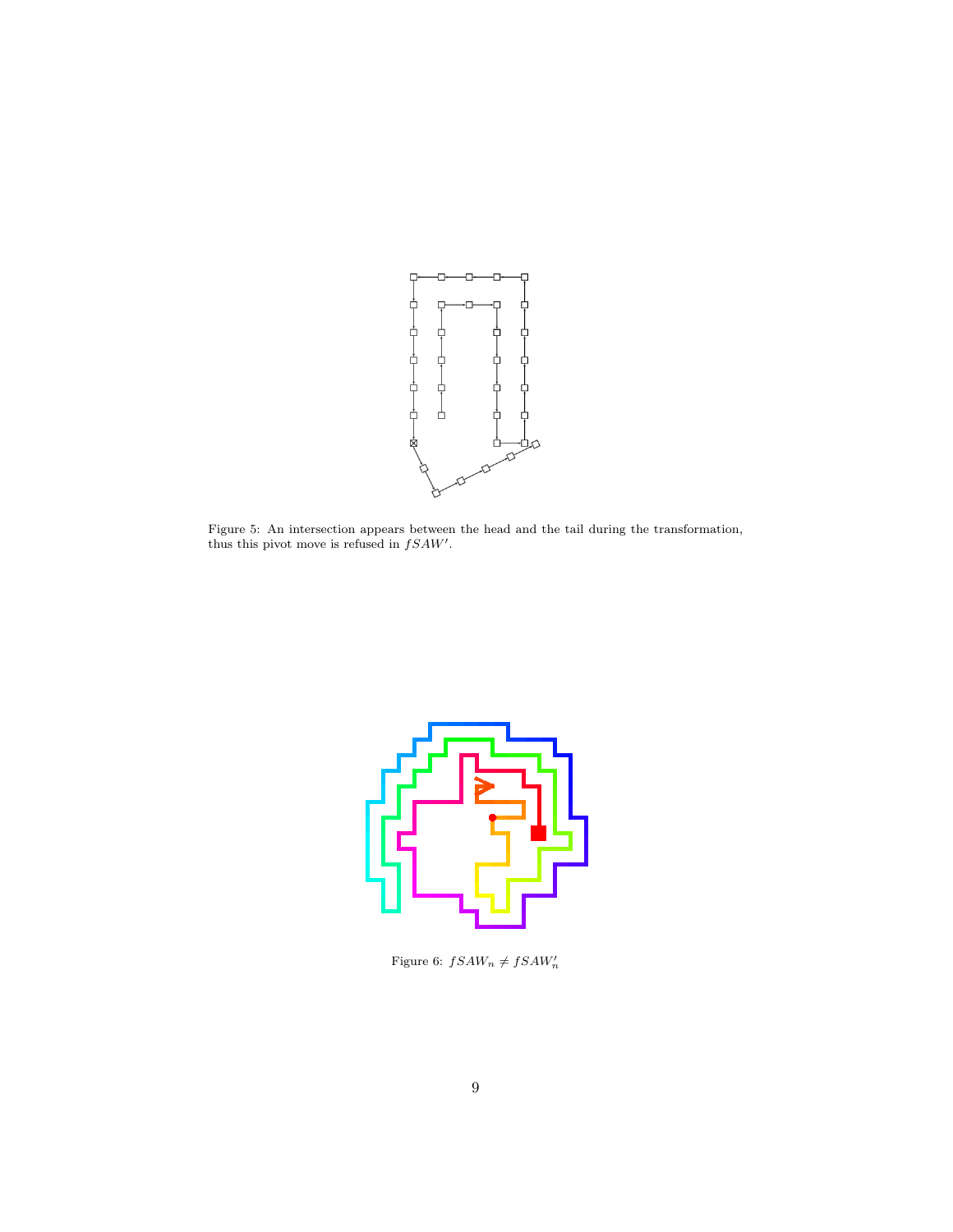

Figure 7: Protein Structure Prediction by stretching SAWs

each iteration. It is easy to see that such an approach leads to all the possible self-avoiding walks having the length of the considered protein [14].

In the remainder of this document, we give a more rigorous definition of the  $fSAW_n$  set, we initiate its study, and compare it to the well-known SAWs set denoted  $S_n$ .

## 3.2. Notations

Unfoldable self-avoiding walks can be studied in a lattice having  $d$  dimensions. However, for the sake of simplicity, authors of this research work have decided to introduce them only on the 2 dimensional square lattice  $\mathbb{Z}^2$ , to be as close as possible to their field of application: the low resolution backbone structure prediction of a protein. Such restriction enables us to produce understandable pictures of such not yet investigated particular walks.

One of the easiest way to define the previously described self-avoiding walks that appear during the realization of the SAW requirement in PSP algorithms, is to introduce the absolute encoding of a walk [16, 3]. In this encoding, a  $n+1$ -step walk  $w = w(0), \ldots, w(n) \in (\mathbb{Z}^2)^{n+1}$  with  $w(0) = (0,0)$  is a sequence  $s = s(0), \ldots, s(n-1)$  of elements belonging into  $\mathbb{Z}/4\mathbb{Z}$ , such that:

•  $s(i) = 0$  if and only if  $w(i + 1)<sub>1</sub> = w(i)<sub>1</sub> + 1$  and  $w(i + 1)<sub>2</sub> = w(i)<sub>2</sub>$ , that is,  $w(i + 1)$  is at the East of  $w(i)$ .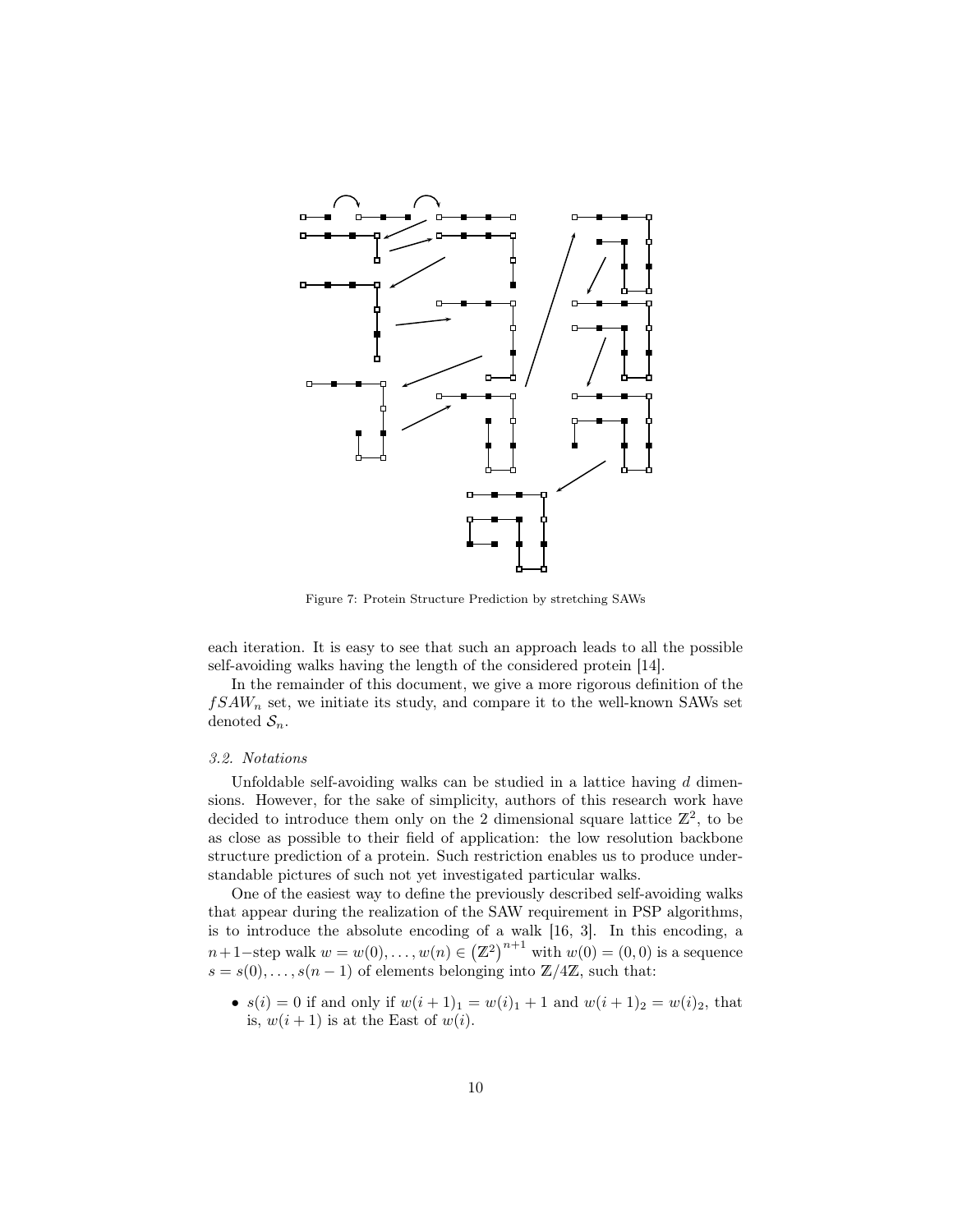- $s(i) = 1$  if and only if  $w(i+1)<sub>1</sub> = w(i)<sub>1</sub>$  and  $w(i+1)<sub>2</sub> = w(i)<sub>2</sub> 1$ :  $w(i+1)$ is at the South of  $w(i)$ .
- $s(i) = 2$  if and only if  $w(i+1)<sub>1</sub> = w(i)<sub>1</sub> 1$  and  $w(i+1)<sub>2</sub> = w(i)<sub>2</sub>$ , meaning that  $w(i + 1)$  is at the West of  $w(i)$ .
- Finally,  $s(i) = 3$  if and only if  $w(i + 1)<sub>1</sub> = w(i)<sub>1</sub>$  and  $w(i + 1)<sub>2</sub> = w(i)<sub>2</sub> + 1$  $(w(i + 1))$  is at the North of  $w(i)$ .

Let us now define the following functions [14].

**Definition 2** The anticlockwise fold function is the function  $f : \mathbb{Z}/4\mathbb{Z} \longrightarrow$  $\mathbb{Z}/4\mathbb{Z}$  defined by  $f(x) = x - 1 \pmod{4}$  and the clockwise fold function is  $f^{-1}(x) = x + 1 \pmod{4}.$ 

Using the absolute encoding sequence s of a  $n$ -step SAW w that starts from the origin of the square lattice, a pivot move of 90 $^{\circ}$  on  $w(k)$ ,  $k < n$ , simply consists to transform s into  $s(0), \ldots, s(k-1), f(s(k)), \ldots, f(s(n))$ . Similarly, a pivot move of  $-90°$  consists to apply  $f^{-1}$  to the tail of the absolute encoding sequence, like in Figure 8.

## 3.3. A graph structure for SAWs folding process

We can now introduce a graph structure describing well the iterations of  $\pm 90^\circ$  pivot moves on a given self-avoiding walk.

Given  $n \in \mathbb{N}^*$ , the graph  $\mathfrak{G}_n$ , formerly introduced in [14], is defined as follows:

- its vertices are the n–step self-avoiding walks, described in absolute encoding;
- there is an edge between two vertices  $s_i$ ,  $s_j$  if and only if  $s_j$  can be obtained by one pivot move of  $\pm 90^\circ$  on  $s_i$ , that is, if there exists  $k \in [0, n-1]$  s.t.:

- either 
$$
s_i(0),..., s_i(k-1), f(s_i(k)),..., f(s_i(n)) = s_j
$$
  
- or  $s_i(0),..., s_i(k-1), f^{-1}(s_i(k)),..., f^{-1}(s_i(n)) = s_j.$ 

Such a digraph is depicted in Figure 9. The circled vertex is the straight line whereas strikeout vertices are walks that are not self-avoiding. Depending on the context, and for the sake of simplicity,  $\mathfrak{G}_n$  will also refer to the set of SAWs in  $\mathfrak{G}_n$  (*i.e.*, its vertices).

Using this graph, the unfoldable SAWs introduced in the previous section can be redefined more rigorously.

**Definition 3**  $fSAW_n$  is the connected component of the straight line  $00...0$ (*n* times) in  $\mathfrak{G}_n$ , whereas  $\mathcal{S}_n$  is constituted by all the vertices of  $\mathfrak{G}_n$ .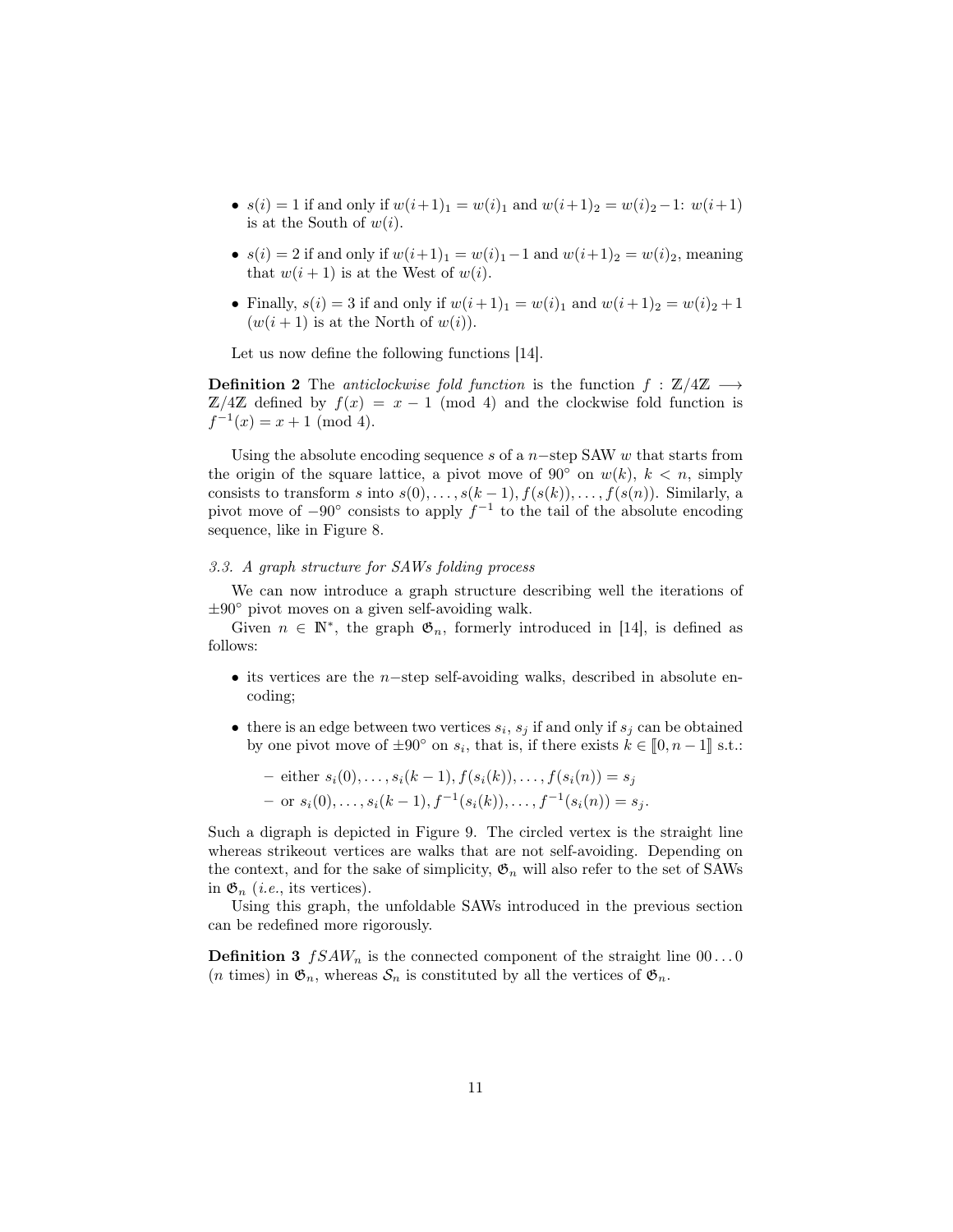

Figure 8: Effects of the clockwise fold function applied on the four last components of an absolute encoding.

The Figure 1 shows that the connected component  $fSAW(223)$  of the straight line in  $\mathfrak{G}_{223}$  is not equal to the whole graph:  $\mathfrak{G}_{223}$  is not connected. More precisely, this graph has a connected component of size 1: Figure 1 is totally nonunfoldable, whereas SAW of Fig. 6 can be folded exactly once. Indeed, to be in the same connected component is an equivalence relation  $\mathcal{R}_n$  on  $\mathfrak{G}_n, \forall n \in \mathbb{N}^*$ , and two SAWs  $w, w'$  are considered equivalent (with respect to this equivalence relation) if and only if there is a way to fold  $w$  into  $w'$  such that all the intermediate walks are self-avoiding. When existing, such a way is not necessarily unique.

These remarks lead to the following definitions.

**Definition 4** Let  $n \in \mathbb{N}^*$  and  $w \in \mathcal{S}_n$ . We say that:

- w is non-unfoldable if its equivalence class, with respect to  $\mathcal{R}_n$ , is of size 1;
- w is an unfoldable self-avoiding walk if its equivalence class contains the n−step straight walk  $000...0$   $(n-1$  times);
- w can be folded k times if a simple path of length k exists between w and another vertex in the same connected component of w.

Moreover, we introduce the following sets:

- $fSAW(n)$  is the equivalence class of the n-step straight walk, or the set of all unfoldable SAWs.
- $fSAW(n, k)$  is the set of equivalence classes of size k in  $(\mathfrak{G}_n, \mathcal{R}_n)$ .
- USAW(n) is the set of equivalence classes of size 1 ( $\mathfrak{G}_n, \mathcal{R}_n$ ), that is, the set of non-unfoldable walks.
- $f^1SAW(n)$  is the complement of  $USAW(n)$  in  $\mathfrak{G}_n$ . This is the set of SAWs on which we can apply at least one pivot move of  $\pm 90^\circ$ .

**Example 1** Figure 10 shows the two elements of a class belonging into  $fSAW(219, 2)$ whereas Fig. 1 is an element of  $USAW(223)$ .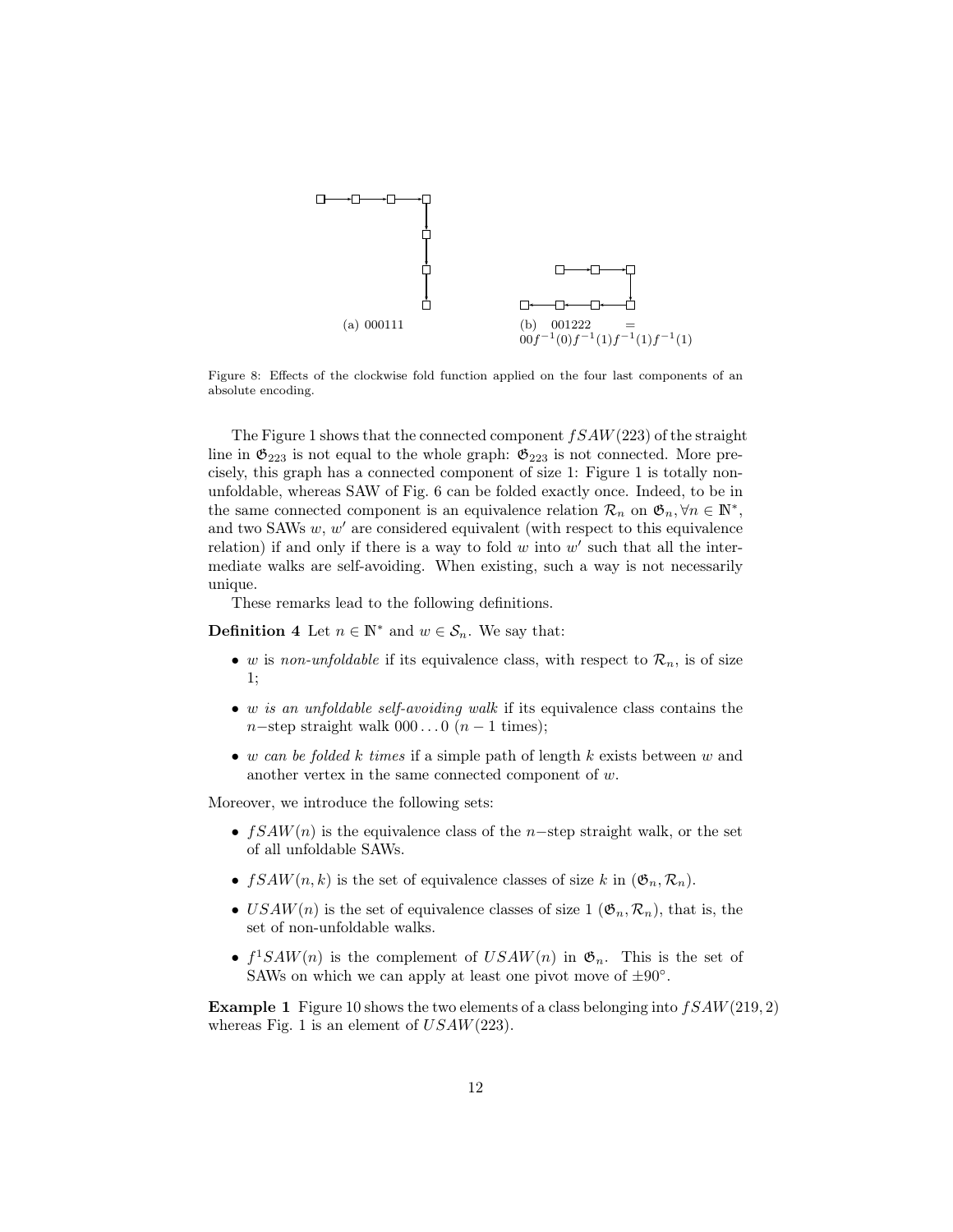

Figure 9: The digraph  $\mathfrak{G}_3 = fSAW(3)$ 



Figure 10: The two self-avoiding walks in  $fSAW(219,2)$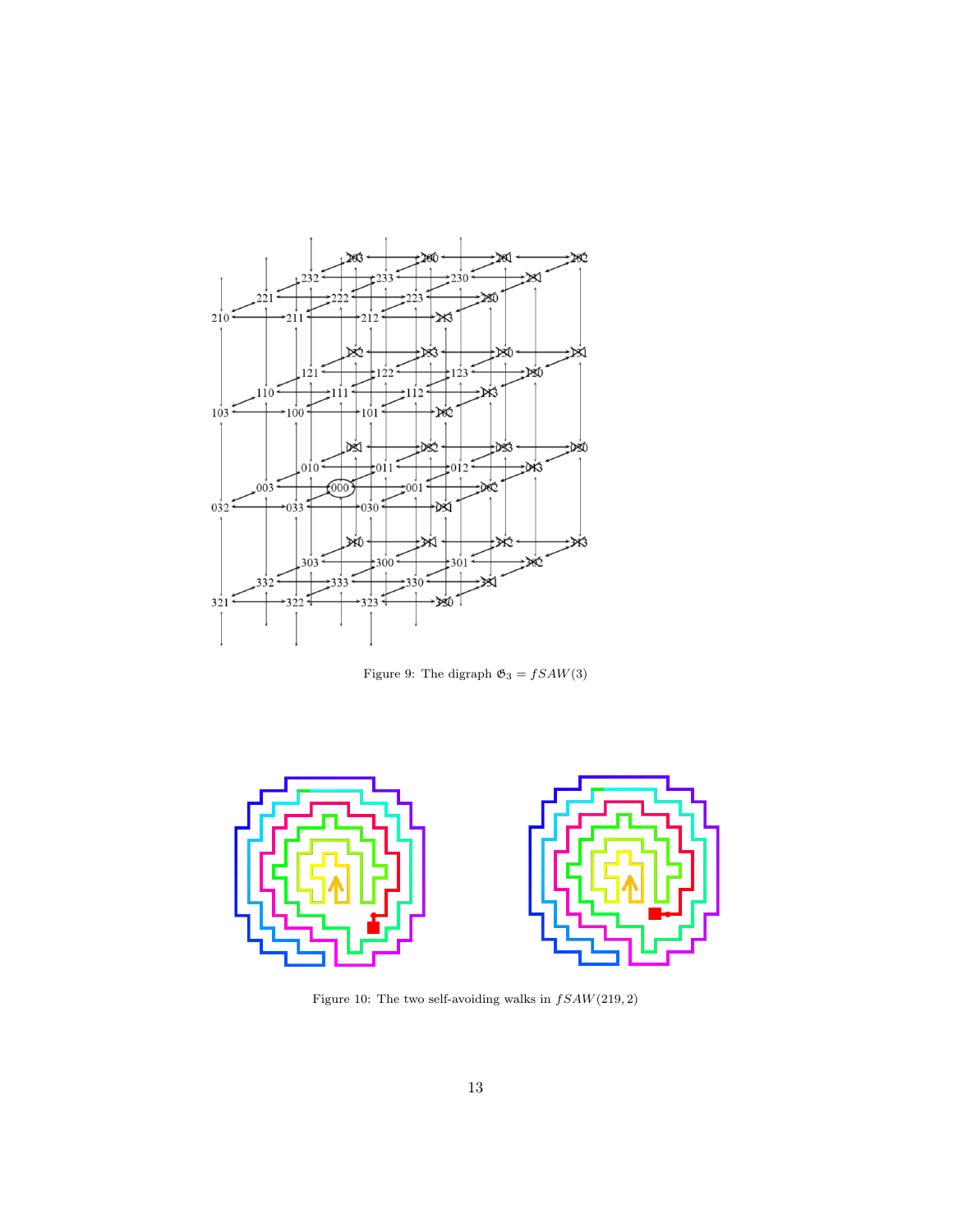#### 4. A Short List of Results on (non-)unfoldable Self-Avoiding Walks

We now give a first collection of easy-to-obtained results concerning the particular SAW sets introduced in the previous section. These results have been either obtained mathematically or by using computers.

We firstly show that,

**Proposition 3** The cardinality  $\phi_n$  of  $fSAW_n$  satisfies:  $2^{n+2} \leq \phi_n \leq 4 \times 3^n$ .

This result is a consequence of the following lemma.

**Lemma 1** The  $2^n$  n–step walks that take steps only in a set of coordinate directions having the form  $\{i, i+1 \pmod{4}\}$  are in  $fSAW(n)$ .

This lemma can be proven using the number of cranks of a self-avoiding walk, defined below.

**Definition 5 (Crank)** Let w be a n–step self-avoiding walk on  $\mathbb{Z}^2$  of absolute encoding s. w contains a crank at position  $k \in \llbracket 1, n \rrbracket$  if  $s(k-1) \neq s(k)$ .

PROOF (LEMMA 1) Let  $n \in \mathbb{N}^*$ . We show by a mathematical induction that,  $\forall N \in \mathbb{N}$ , any n-step self-avoiding walk that (1) has coordinate directions belonging in a set of the form  $\{i, i + 1 \pmod{4}\}$ , for a given  $i \in [0, 3]$ , and (2) has N cranks, is in  $fSAW(n)$ .

The base case is obvious, as if  $N = 0$ , then w is a straight line.

Let  $N \in \mathbb{N}$  such that the statement holds for all  $k \leq N$ , and consider a n–step self-avoiding walk w that has  $N + 1$  cranks while taking steps only in the positive coordinate directions (set of coordinate directions having the form  $\{0,3\}$ , in order to clarify expectations. Let j be the position of the first crank in w. As steps are taken only in the positive coordinate directions, only two situations can occur: (1)  $w(j) = w(j-1) + (1,0)$  and  $w(j+1) = w(j) + (0,1)$  $(s(j-1) = 0, s(j) = 3)$ , or  $(2) w(j) = w(j-1)+(0,1)$  and  $w(j+1) = w(j)+(1,0)$  $(s(j-1) = 3, s(j) = 0).$ 

Suppose now that the origin of the 2D square lattice is set to  $w(j)$ . So, in the first situation (1),

- $\forall l > j, w(l) = (w(l)_1, w(l)_2)$  is such that  $w(l)_1 \geq 0$  while  $w(l)_2 \geq 1$ ,
- $\forall l < j, w(l) = (w(l)_1, w(l)_2)$  is such that  $w(l)_1 \leq -1$  while  $w(l)_2 \leq 0$ .

The effect of a 90 $^{\circ}$  pivot move on the origin  $w(j)$  is to reduce the number of cranks  $N+1$  to N in w, and to map each  $w(l) = (w(l)_1, w(l)_2)$  into  $(w(l)_2, w(l)_1)$ ,  $\forall l > j$ . After such a pivot move, the obtained walk w' is such that  $\forall l > j$ ,  $w'(l)_1 = w(l)_2 \geq 1$ , while  $\forall l < j$ ,  $w'(l)_1 = w(l)_1 \leq -1$ . In other words, the walk  $w'$  still remains self-avoiding. The induction hypothesis is then applied on the tail of w' (the head being the  $j-1$ -step straight line), which satisfies the two required properties  $(w'$  having N cranks, its tail has  $N-1$  cranks). Furthermore,  $w'$  is obtained by operating a pivot move on  $w$ , thus these two walks belong into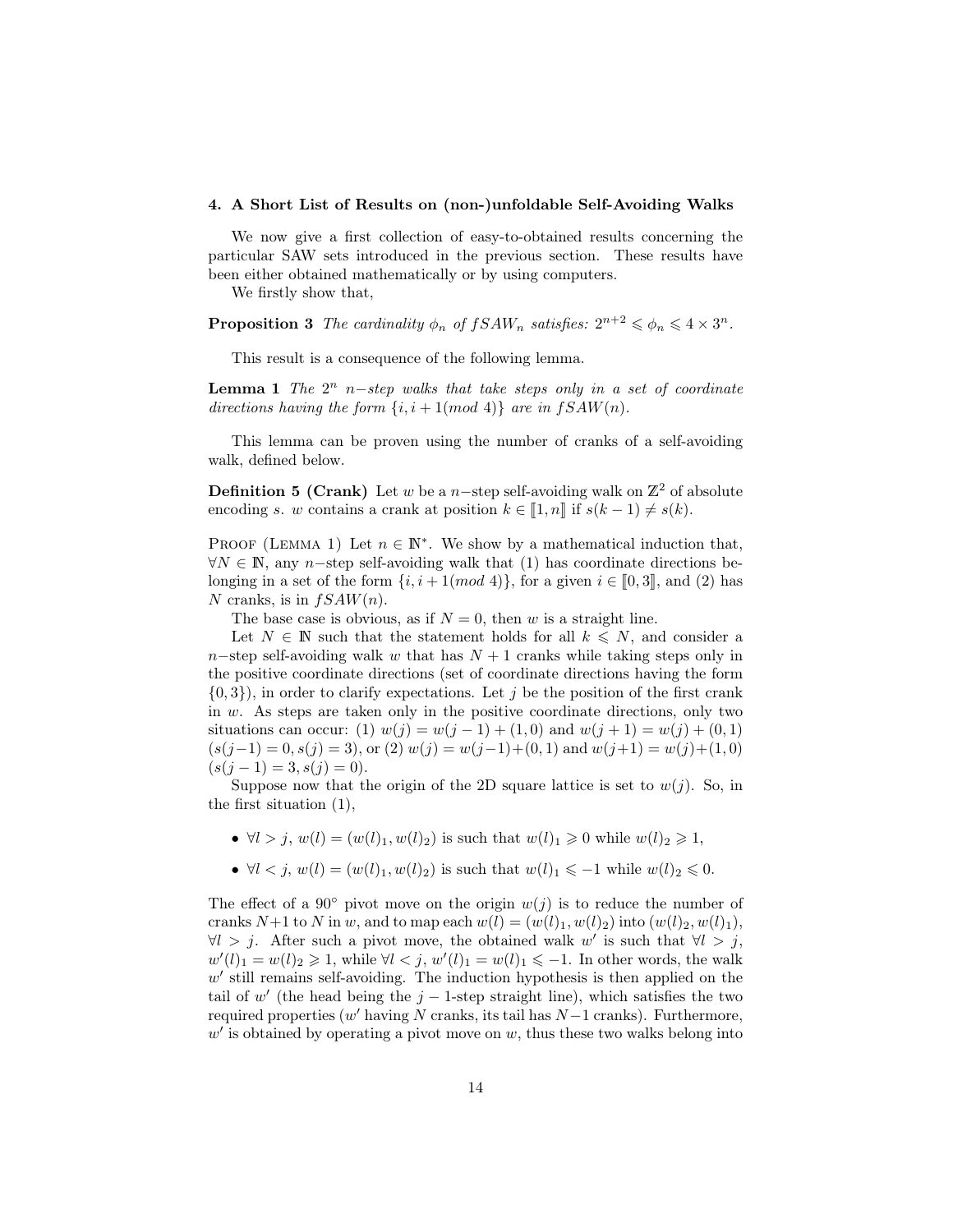

Figure 11: Vien diagram for  $\mathfrak{G}_n$ 

the same connective component of  $\mathfrak{G}_n$ . Finally,  $w \in fSAW(n)$ . This argument still remains valid for the other sets  $\{i, i+1(mod 4)\}, i \in [0, 2],$  mutatis mutandis.

The second situation (2) can also be handled that way, which concludes the mathematical induction and the proof of the lemma.

PROOF (PROPOSITION 3) Due to Lemma 1, we have  $\phi_n \geq 4 \times 2^n$  (4× because of the 4 quarters of the square lattice). And since the set of  $n$ -step walks without immediate reversals has cardinality  $4 \times 3^n$  and contains all n-step unfoldable self-avoiding walks, we have  $\phi_n \leqslant 4 \times 3^n$ .

Remark 3 SAWs whose absolute encoding is only constituted by 0's and 1's are unfoldable SAWs. It is also possible that a few 2's or 3's can be added without breaking the unfoldable character of the walk. This means that the lower bound could be increased.

**Proposition 4**  $\forall n \leq 14$ ,  $fSAW(n) = \mathfrak{G}_n$  whereas  $fSAW(107) \subsetneq \mathfrak{G}_{107}$  (see Figure 11).

In other words, let  $\nu_n$  the smallest  $n \geq 2$  such that  $USAW(n) \neq \emptyset$ . Then  $15 \leqslant \nu_n \leqslant 107.$ 

PROOF We have realized a program that constructs the connected component of the n–step straight line for  $n \leq 14$ , and at each time, we have obtained the whole  $\mathfrak{G}_n$  (see [6]). Additionally, using a backtracking method, we have obtained the walk depicted in Figure 12. This walk justifies the upper bound of 107: we have verified using a systematic program that no pivot move can be realized in that walk without breaking the self-avoiding requirement. These programs, their explanations and justifications can be found in [6].

**Proposition 5**  $\forall n \leq 28, f^1SAW(n) = \mathfrak{G}_n$ .

PROOF Obtained experimentally, see [6].

The results contained into the two previous propositions are summarized, with all intermediate computations, in Table 1. The  $\sharp \mathfrak{G}_n$  values, obtained in [20], are recalled here for comparison.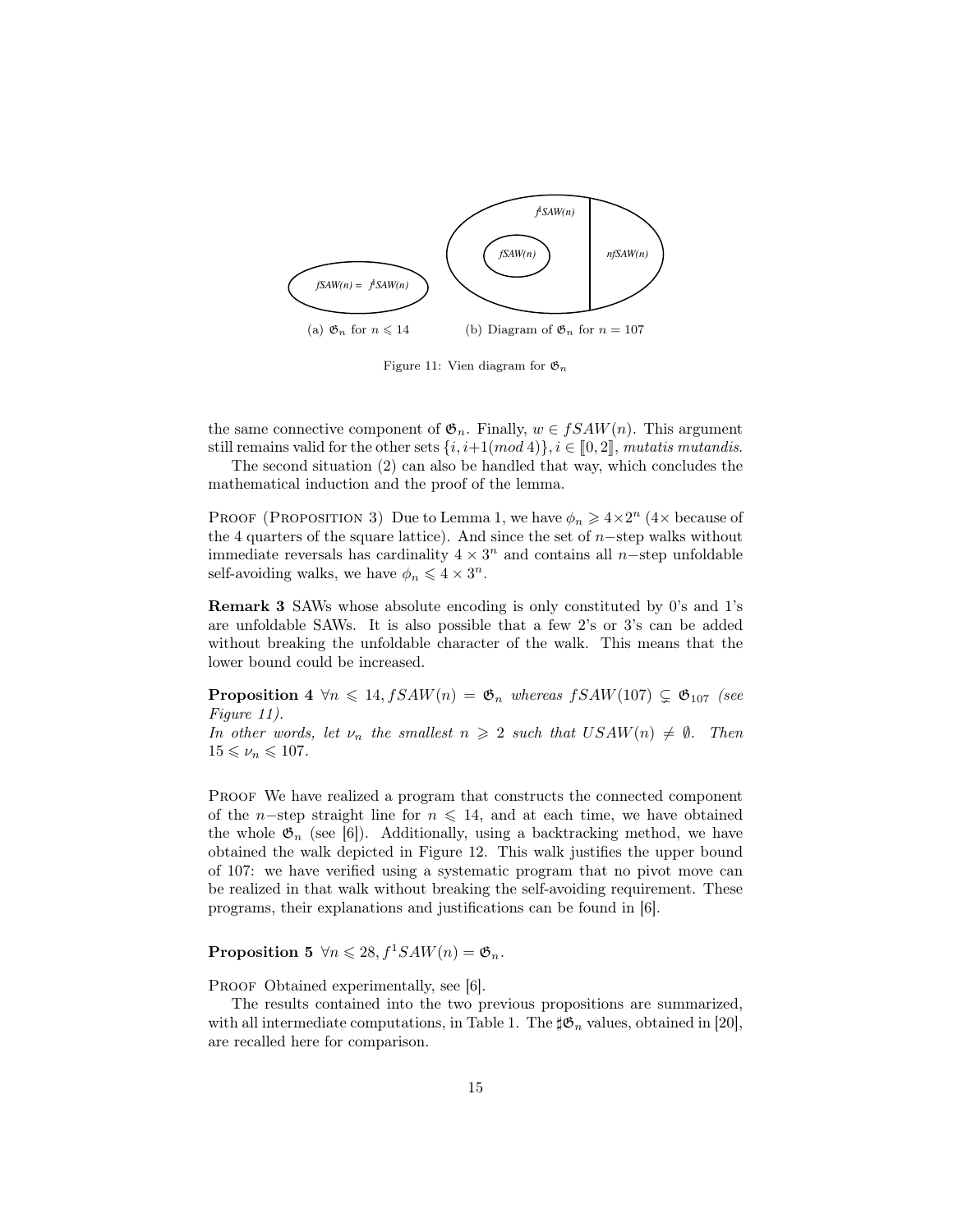| $\it{n}$       | $\sharp \mathfrak{G}_n$  | $\sharp f^1SAW(n)$       | $\sharp USAW(n) =$            | $\sharp fSAW(n)$         |
|----------------|--------------------------|--------------------------|-------------------------------|--------------------------|
|                |                          |                          | $\sharp \overline{f^1SAW(n)}$ |                          |
| 1              | $\overline{4}$           | $\overline{4}$           | $\overline{0}$                | $\overline{4}$           |
| $\overline{2}$ | 12                       | 12                       | $\boldsymbol{0}$              | 12                       |
| 3              | 36                       | 36                       | $\overline{0}$                | 36                       |
| $\overline{4}$ | 100                      | 100                      | $\overline{0}$                | 100                      |
| $\overline{5}$ | 284                      | 284                      | $\overline{0}$                | 284                      |
| $\overline{6}$ | 780                      | 780                      | $\boldsymbol{0}$              | 780                      |
| $\overline{7}$ | 2172                     | 2172                     | $\overline{0}$                | 2172                     |
| 8              | 5916                     | 5916                     | $\overline{0}$                | 5916                     |
| 9              | 16268                    | 16268                    | $\overline{0}$                | 16268                    |
| 10             | 44100                    | 44100                    | $\overline{0}$                | 44100                    |
| $11\,$         | 120292                   | 120292                   | $\overline{0}$                | 120292                   |
| 12             | 324932                   | 324932                   | $\overline{0}$                | 324932                   |
| 13             | 881500                   | 881500                   | $\overline{0}$                | 881500                   |
| 14             | 2374444                  | 2374444                  | $\overline{0}$                | 2374444                  |
| 15             | 6416596                  | 6416596                  | $\overline{0}$                | $\boldsymbol{?}$         |
| 16             | 17245332                 | 17245332                 | $\overline{0}$                | $\overline{\mathcal{L}}$ |
| 17             | 46466676                 | 46466676                 | $\overline{0}$                | $\overline{\mathcal{C}}$ |
| 18             | 124658732                | 124658732                | $\overline{0}$                | $\overline{\mathcal{C}}$ |
| 19             | 335116620                | 335116620                | $\overline{0}$                | $\overline{\mathcal{C}}$ |
| 20             | 897697164                | 897697164                | $\overline{0}$                | $\overline{\mathcal{C}}$ |
| 21             | 2408806028               | 2408806028               | $\theta$                      | $\overline{\mathcal{L}}$ |
| 22             | 6444560484               | 6444560484               | $\overline{0}$                | $\overline{\mathcal{C}}$ |
| 23             | 17266613812              | 17266613812              | $\overline{0}$                | $\overline{\mathcal{E}}$ |
| 24             | 46146397316              | 46146397316              | $\overline{0}$                | $\overline{\mathcal{C}}$ |
| 25             | 123481354908             | 123481354908             | $\overline{0}$                | $\overline{\cdot}$       |
| 26             | 329712786220             | 329712786220             | $\overline{0}$                | $\overline{\mathcal{E}}$ |
| 27             | 881317491628             | 881317491628             | $\overline{0}$                | $\ddot{?}$               |
| 28             | 2351378582244            | 2351378582244            | $\overline{0}$                | $\overline{\mathcal{C}}$ |
| 29             | 6279396229332            | $\overline{\mathcal{C}}$ | $\overline{\mathcal{L}}$      | $\overline{\mathcal{L}}$ |
| 30             | 16741957935348           | $\overline{\mathcal{C}}$ | $\ddot{?}$                    | $\ddot{\cdot}$           |
| 31             | 44673816630956           | $\overline{?}$           | $\overline{\mathcal{L}}$      | $\overline{\mathcal{C}}$ |
|                |                          |                          |                               |                          |
| 107            | $\overline{\mathcal{L}}$ | $\overline{?}$           | $\geqslant$ 1                 | $\overline{\mathcal{C}}$ |

Table 1: Cardinalities of various subsets of SAWs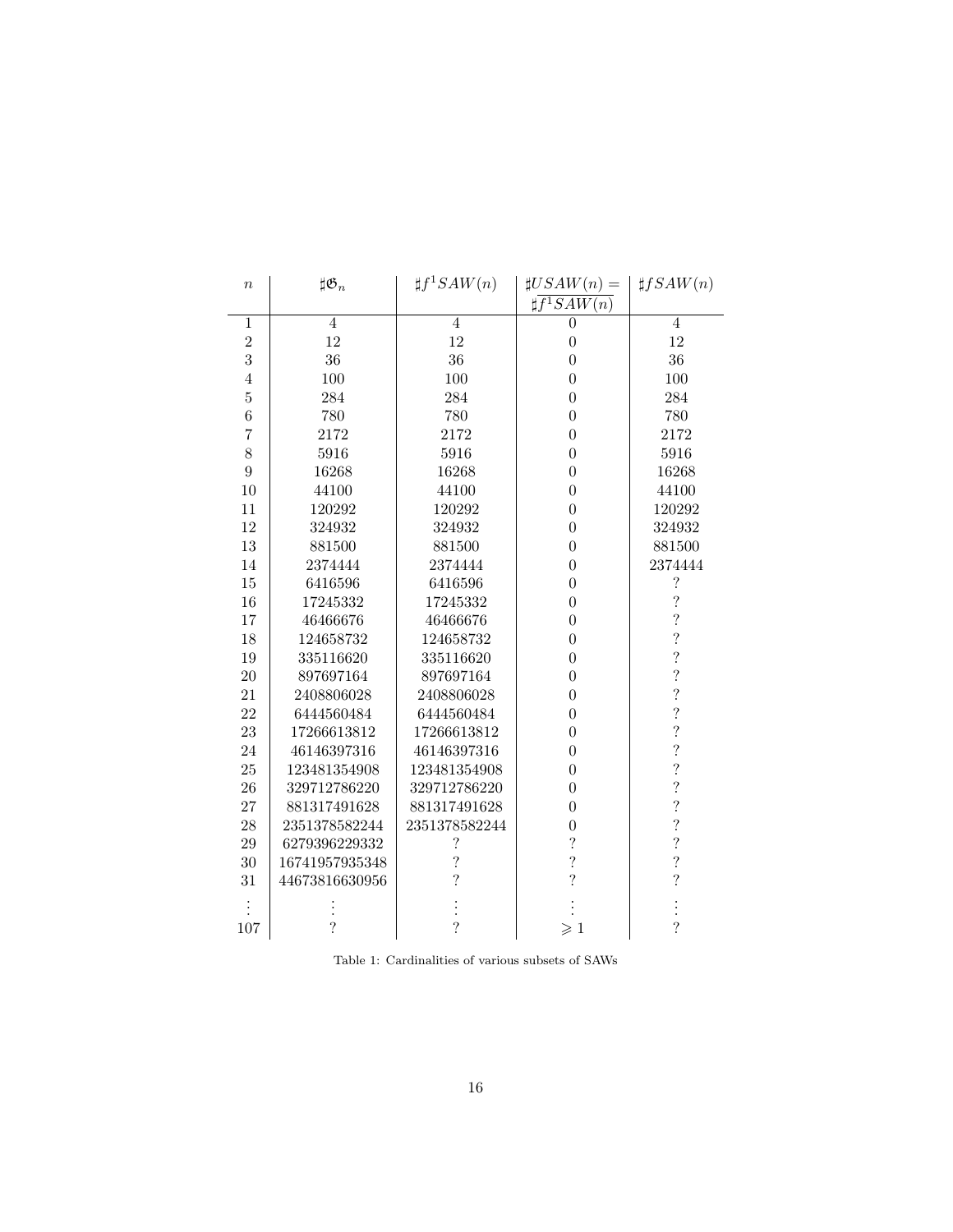

Figure 12: Current smallest (107-step) SAW that cannot be folded



Figure 13: A connected component with 5 elements

Until now, connected components presented in this paper either have the straight line, or are of size 1 or 2. A reasonable questioning is to wonder whether it is possible to have larger connected components different from the one of the straight line. We are founded to claim that,

# **Proposition 6** It exists  $k > 2$  such that  $fSAW(n, k)$  is nonempty.

In other words, connected components different from  $fSAW(n)$  and larger than 1 or 2 elements exist. The result, which has been experimentally obtained, can be proven by exhibiting a example: Figure 13 shows a connected component of size 5.

We can define a diameter function D on the connected components of  $\mathfrak{G}_n$ , such that  $D(C)$  is the length of the longest shortest path in the connected component C of  $\mathfrak{G}_n$ . Consider the connected component of the straight line  $fSAW(n)$ , we have the result,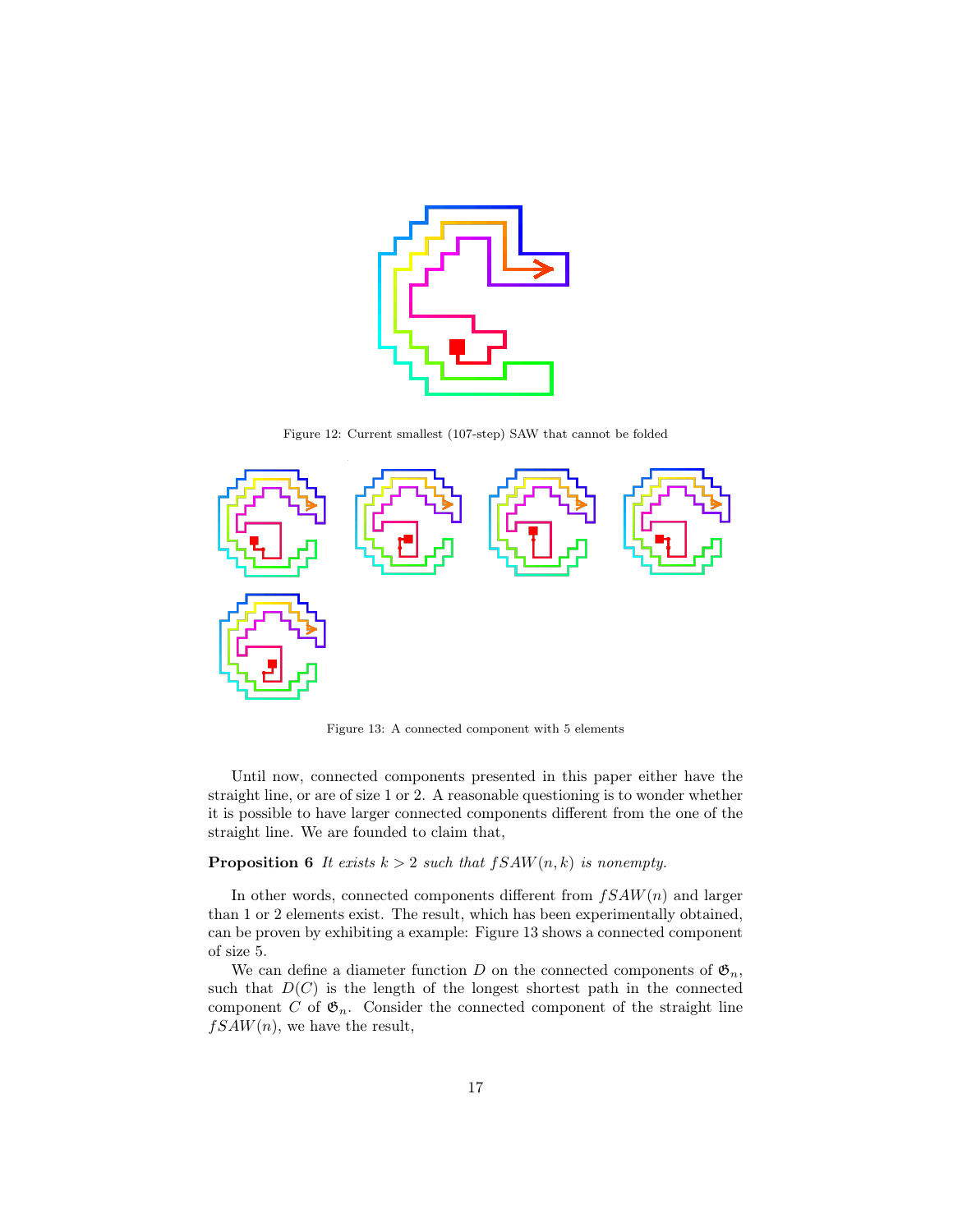**Proposition 7** The diameter of  $fSAW(n)$  is equal to  $2n: D(fSAW(n)) = 2n$ .

PROOF We take the SAW  $S_{z_1}$  defined as the zigzag  $(0, 1, 0, 1, 0, ...)$  and the  $S_{z_2}$ defined as the zigzag  $(2, 1, 2, 1, 2, ...)$ .

We can transform  $S_{z_1}$  in  $(2, 3, 2, 3, 2, ...)$  by two pivot moves:

$$
(0, 1, 0, 1... ) \rightarrow (1, 2, 1, 2, 1, ...) \rightarrow (2, 3, 2, 3, 2, ...).
$$

Then two other pivot moves allow us to transform  $(2, 3, 2, 3, 2, ...)$  in  $(2, 1, 0, 1, 0, ...)$ , that is,

$$
(2,3,2,3,2,...) \rightarrow (2,2,1,2,1,2,...) \rightarrow (2,1,0,1,0,1,...).
$$

As the respective visited vertices start by  $(0, 1), (1, 2), (2, 3), (2, 2), (2, 1)$ , we obtain by doing so a simple path of length 4. The process can be reproduced on the tail  $(0, 1, 0...)$  of  $(2, 1, 0, 1, 0...)$  until each 0's (odd positions) of the SAW has been transformed to 2, and each 1's (even position) has been set again to 1. As there are two pivot moves for each value in the path and as each pivot move is in a different direction in  $\mathfrak{G}_n$ , so the minimum distance from  $S_{z_1}$  to  $S_{z_2}$  in  $\mathfrak{G}_n$ is 2n.

This path, from  $S_{z_1}$  to  $S_{z_2}$ , is the largest distance we can find in  $\mathfrak{G}_n$  as we have two pivot moves on each edge. If we add indeed one more pivot move, i.e., three pivot moves, on an edge then the same value could be obtained from the initial position by making only one pivot move in the opposite direction which would reduce the distance between the two SAWs.

**Example 2** In  $fSAW(2)$ , this diameter corresponds, for instance, to the shortest path  $03 \rightarrow 00 \rightarrow 11 \rightarrow 12 \rightarrow 23$  (see Figure 14).

#### 5. The Main Results

Let us introduce again new notations and terminologies.

5.1. Definitions and properties

**Definition 6** Let  $x(n)$  be the word

 $03^{4n}(23)^42^{8n+2}(12)^41^{8n+2}(01)^40^{8n+2}(30)^43^{4n}01^{4n+1}(21)^42^{8n+4}(32)^43^{8n+4}(03)^40^{8n+4}(10)^41^{4n+2}2^2,$ 

of length  $64n + 89$  and  $y(n)$  be the word

 $0^21^{4n+3}(21)^42^{8(n+1)}(32)^43^{8(n+1)}(03)^40^{8(n+1)}(10)^41^{4n+4}23^{4n+3}(23)^42^{8n+6}(12)^41^{8n+6}(01)^40^{8n+6}(30)^43^{4n+1}2.$ 

of length  $64n + 121$ . Let  $s_0$  be the word:

2,1,2,2,3,2,3,2,3,3,0,3,0,3,0,0,1,0,1,0,0,3,2,3,2,3,2,3,2,2,1,2,1,2,1,2,1,2,1,1,0,1,0, 1,0,1,0,1,0,0,3,0,3,0,3,0,3,0,0,0,0,1,1,1,2,1,2,1,2,1,2,1,2,2,2,2,2,2,2,2,3,2,3,2,3,2, 3,2,3,3,3,3,3,3,3,3,0,3,0,3,0,3,0,3,0,0,0,0,0,0,0,0,1,0,1,0,1,0,1,0,1,1,1,1,2,3,3,3,2, 3,2,3,2,3,2,3,2,2,2,2,2,2,1,2,1,2,1,2,1,2,1,1,1,1,1,1,0,1,0,1,0,1,0,1,0,0,0,0,0,0,3,0, 3,0,3,0,3,0,3,2,2,1,2,1,2,1,2,1,2,2,2,2,3,2,3,2,3,2,3,2,3,3,3,3,0,3,0,3,0,3,0,3,0,0,0, 0,1,0,1,0,1,0,1,0,1,1,2,2,2,2,2,3,2,2,1,1,0,0,0,

whose walk  $w_0 = dec((2, -2); s_0)$  is depicted in Figure 15(a).  $s_k, k \geq 1$ , is inductively defined by: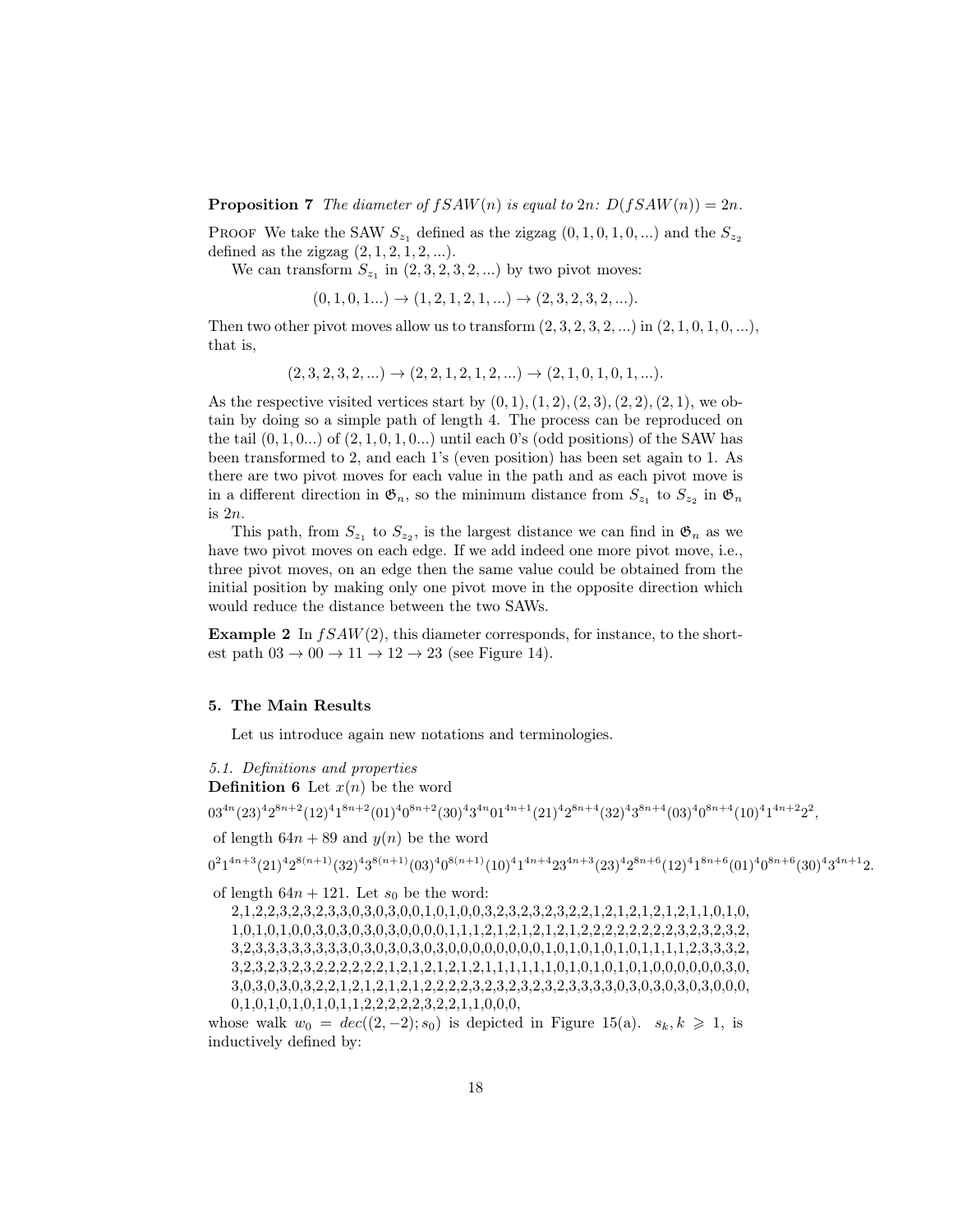

Figure 14: The digraph  $\mathfrak{G}_2 = fSAW(2)$ 

- if k is even,  $s_k$  is  $s_{k-1}$  in which the word  $1^{4n-1}123^{4n-1}$  has been replaced by  $1^{4n-1}x(n)23^{4n-1}$ , where  $n = k/2 + 1$ ,
- otherwise, when k is odd,  $s_k$  is  $s_{k-1}$  in which  $3^{4n}011^{4n}$  is substituted by  $3^{4n}0y(n)1^{4n}$ , where *n* is  $(k+1)/2$ .

For  $n > 1$ , we define the walk  $w_n$  by:  $w_n = dec((2, -2); s_n)$ .

This process is well defined, as an immediate recursion shows that for all  $n > 0$ :

- $s_{2n}$  contains the subword  $1^{4n}23^{4n-1}$  exactly once and it does not contain the subword  $3^{4n}01^{4n+1}$ , while  $x(n)$  introduces this latter word exactly once into  $s_{2n}$ .
- $s_{2n+1}$  contains the subword  $3^{4n}01^{4n+1}$  exactly once. It has no subword equal to  $1^{4(n+1)}23^{4(n+1)-1}$ , whereas  $y(n)$  introduces it in  $s_{2n+1}$  exactly once.

The word  $s_{2n}$  can thus be divided in three parts: the pattern  $1^{4n-1}123^{4n-1}$ , its left part  $\sigma_{2n}^l$  and its right part  $\sigma_{2n}^r$ . A similar notation can be introduced for the three equivalent subword in  $s_{2n+1}$ .

This recursive process is illustrated in Fig. 23. We can claim that,

**Theorem 3** For all n,  $w_n = dec((2, -2); s_n)$  is in  $nfsAW(|w_n|)$ .

**Remark 4**  $w_0$  is a 239-step walk, whereas for all  $n > 0$ :

- if *n* is odd, then  $|w_n| = |w_{n-1}| + |y(\frac{n-1}{2})| 1 = |w_{n-1}| + 64 \times \frac{n-1}{2} + 120$ ,
- else  $|w_n| = |w_{n-1}| + |x(\frac{n}{2} + 1)| 1 = |w_{n-1}| + 64 \times (\frac{n}{2} + 1) + 88.$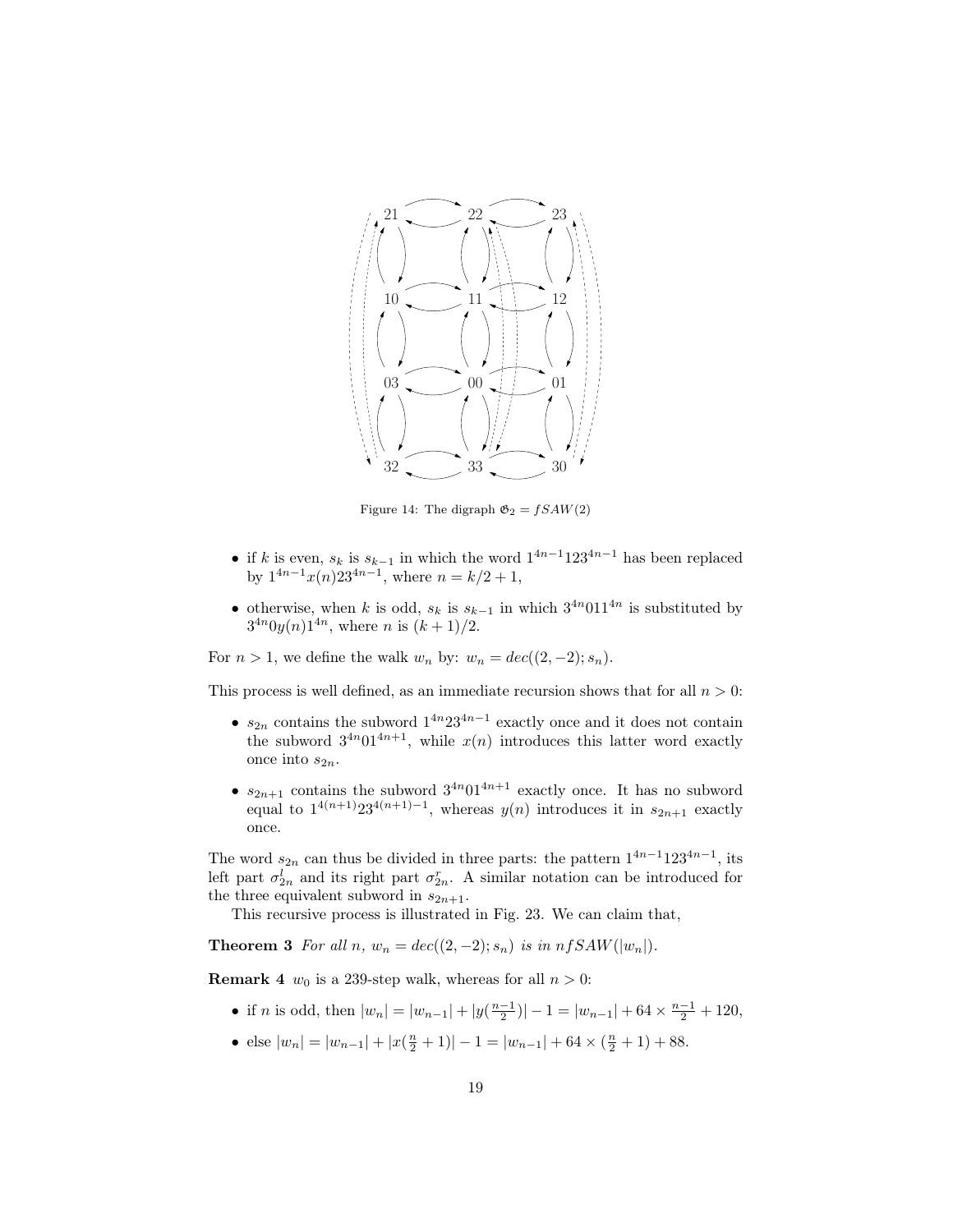

Figure 15: Generating walks that cannot be folded

See Figure 23 for a representation of  $w_0, \ldots, w_3$  and Table 2 for the first sizes of  $w_n$ .

**Corollary 1** There is an infinite number of n such that  $n fSAW(n)$  is nonempty. In particular, the number of SAWs that cannot be folded is infinite.

PROOF (COROLLARY) This is an immediate consequence of Theorem 3, as  $|w_n|$ is a strictly increasing sequence.  $\Box$ 

## 5.2. Proof of Theorem 3

## 5.2.1. Preliminaries

Consider the octagons  $O_n$  and  $O_n$  on the square lattice, respectively bounded by  ${A_n, B_n, C_n, D_n, E_n, F_n, G_n, H_n, I_n, J_n}$  and by  ${a_n, b_n, c_n, d_n, e_n, f_n, g_n, h_n, i_n, j_n}$ , where: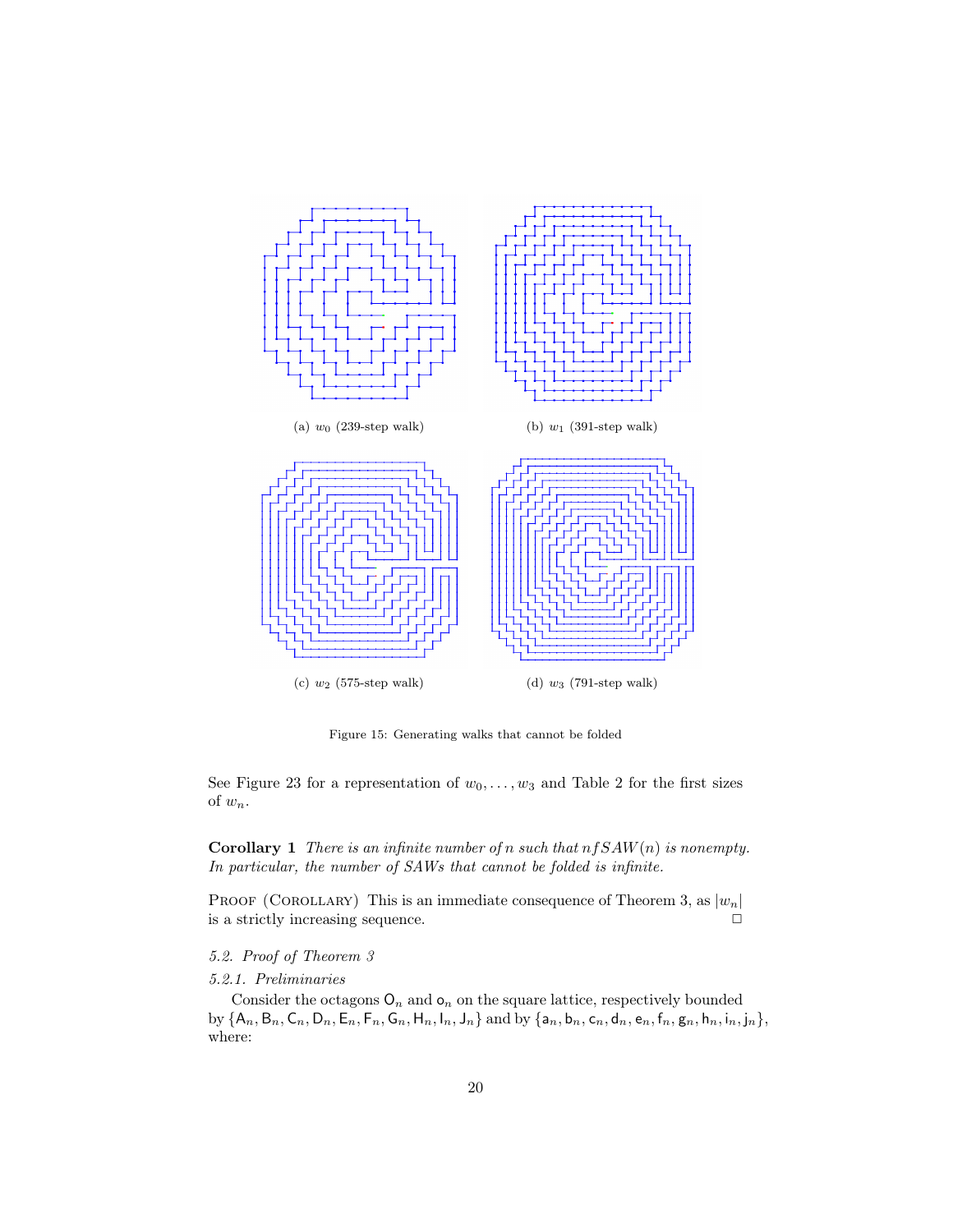| $\boldsymbol{n}$ | $ w_n $ | $\eta$ | $ w_n $ |
|------------------|---------|--------|---------|
| 0                | 239     | 10     | 3199    |
| 1                | 391     | 11     | 3671    |
| $\overline{2}$   | 575     | 12     | 4175    |
| 3                | 791     | 13     | 4711    |
| 4                | 1039    | 14     | 5279    |
| 5                | 1319    | 15     | 5879    |
| 6                | 1631    | 16     | 6511    |
| 7                | 1975    | 17     | 7175    |
| 8                | 2351    | 18     | 7871    |
| 9                | 2759    | 19     | 8599    |

Table 2: Size of  $w_n$ 



Figure 16: Remarkable points of octagons  $o_{n-1}$  and  $O_{n-1}$  defining walk  $o_{n-1}$  in  $w_n$  ( $n=2$ here).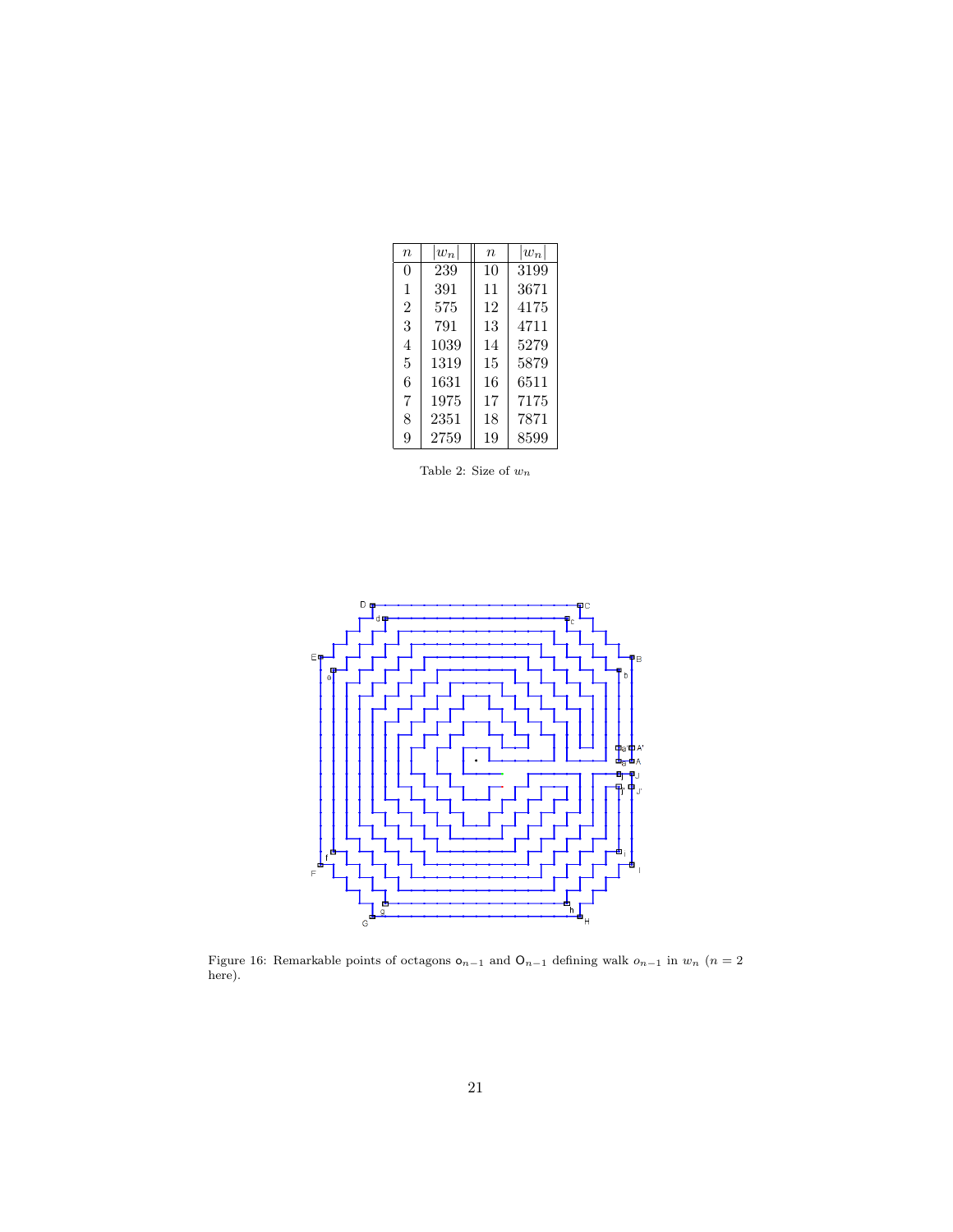- $a_n = (2n + 9, 0), A_n = (2n + 10, 0),$
- $b_n = (2n + 9, 2n + 5), B_n = (2n + 10, 2n + 6),$
- $c_n = (2n + 5, 2n + 9), C_n = (2n + 6, 2n + 10),$
- $d_n = (-2n 5, 2n + 9), D_n = (-2n 6, 2n + 10),$
- $e_n = (-2n 9, 2n + 5), E_n = (-2n 10, 2n + 6),$
- $f_n = (-2n 9, -2n 5), F_n = (-2n 10, -2n 6),$
- $g_n = (-2n 5, -2n 9), G_n = (-2n 6, -2n 10),$
- h<sub>n</sub> =  $(2n + 5, -2n 9),$  H<sub>n</sub> =  $(2n + 6, -2n 10),$
- i<sub>n</sub> =  $(2n + 9, -2n 5),$   $I_n = (2n + 10, -2n 6),$
- and  $j_n = (2n + 9, -1), J_n = (2n + 10, -1).$

Let  $\mathsf{a}'_n = (2n+9, 1), \mathsf{A}'_n = (2n+10, 1), \mathsf{j}'_n = (2n+9, -2), \text{ and } \mathsf{J}'_n = (2n+10, -2),$ as depicted in Figure 16, while  $x_n = (2n + 8, 1), X_n = (2n + 8, 0), y_n = (2n + 8, 1)$ 8, -2), and  $Y_n = (2n + 8, -1)$  are at the West of these points.

For  $n \in \mathbb{N}$ , define the walk o as follows: if n is even, then  $o_n = dec(\mathsf{x}_n, x(n/2+\mathsf{I})$ 1)), else  $o_n = dec(Y_n, y((n+1)/2))$ . In other words, o is alternatively x and y, depending on the parity of  $n$  ( $o_0$  and  $o_1$  are depicted in Figure 17). Having the encoding of  $o_n$ , it is immediate to prove that, when n is even, then  $o_n$  is the walk that:

- 1. starts from  $x_n$ ,
- 2. moves one step in the East until reaching  $a'_n$ ,
- 3. then visits the points  $\mathsf{b}_n$ ,  $\mathsf{c}_n$ ,  $\mathsf{d}_n$ ,  $\mathsf{e}_n$ ,  $\mathsf{f}_n$ ,  $\mathsf{g}_n$ ,  $\mathsf{h}_n$ ,  $\mathsf{i}_n$ ,  $\mathsf{j}_n$  of  $\mathsf{o}_n$  in the anticlockwise direction, by starting with  $a_n$  and following a straight line (or a diagonal),
- 4. moves another step in the East direction,
- 5. then visits all the points of discrete octagon  $O_n$  in clockwise direction, that is,  $J_n$ ,  $I_n$ ,  $H_n$ ,  $G_n$ ,  $F_n$ ,  $E_n$ ,  $D_n$ ,  $C_n$ ,  $B_n$ , and finally  $A_n$ ,
- 6. terminates its move by two steps in the West direction, until reaching  $X_n$ .

When n is odd, as  $o_1$  in Figure 17, we obtain a similar move, mutatis mutandis: octagon  $O_n$  is visited first (always in the clockwise direction),  $x_n$  is replaced by  $Y_n$ , and  $a'_n$  by  $j_n$ . Remark that, knowing the lengths of  $x(n)$  and  $y(n)$ , we can check that  $o_n$  is a  $32n + 153$ -step walk.

Graphically speaking, the recursive process presented in Definition 6 corresponds to starts with the walk  $w_0$ , and to add recursively  $o_n$  in  $w_n$  to obtain  $w_{n+1}$  (see Figure 18). This insertion occurs between  $x_n$  and  $X_n$  if n is even, and between  $Y_n$  and  $y_n$  else, as proven by the following lemma.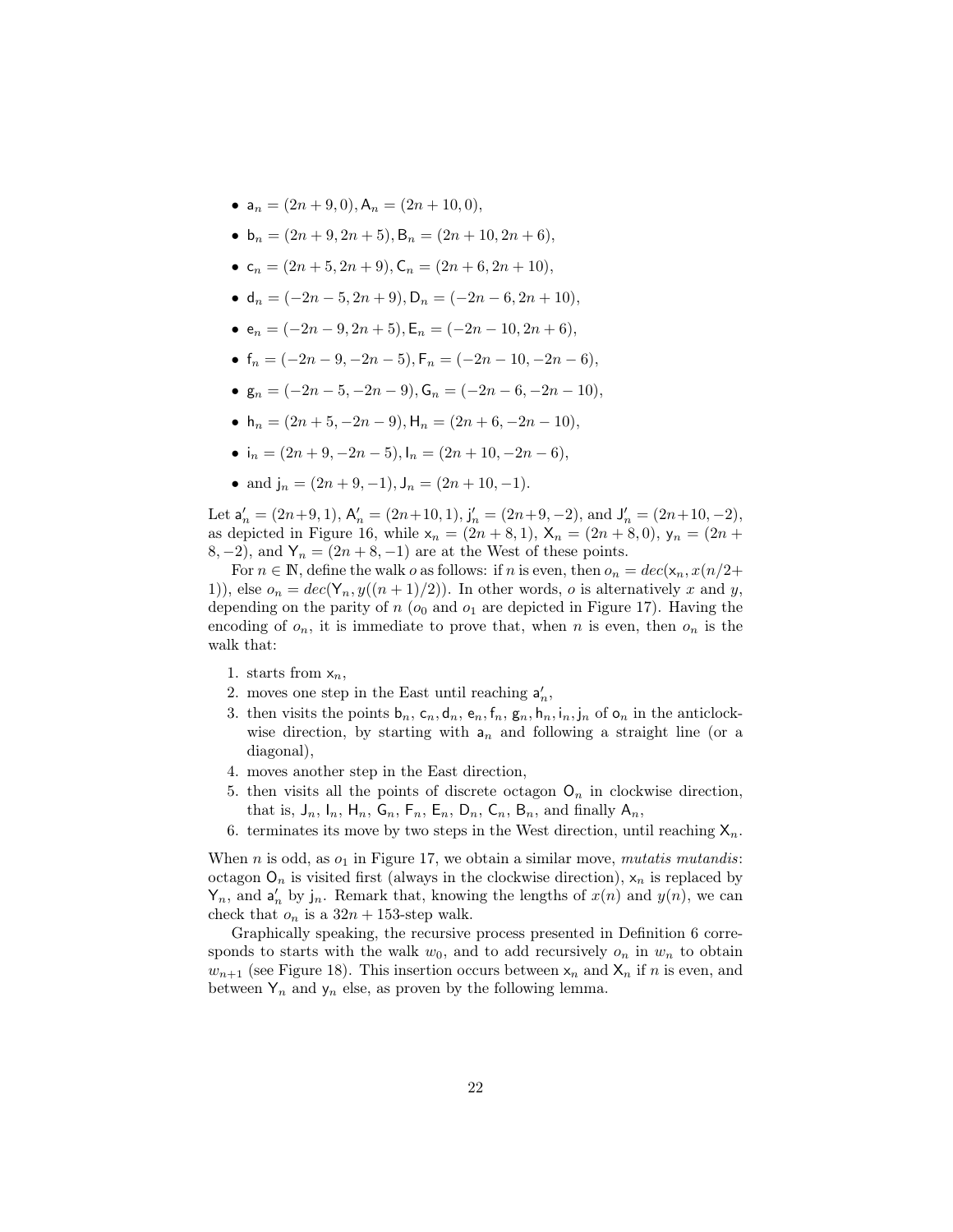

Figure 17: First  $o_n$  walks

**Lemma 2** Let  $s_{2n} = s_{2n}^l 1 s_{2n}^r$ , where  $s_{2n}^l = \sigma_{2n}^l 1^{4n-1}$  and  $s_{2n}^r = 23^{4n-1} \sigma_{2n}^r$ . Then the point  $w_{|s_{2n}^l|+1} \in \mathbb{Z}^2$ , where the extension of  $w_{2n}$  begins during its transformation in  $w_{2n+1} = enc(s_{2n}^l x(n)s_{2n}^r)$ , is  $x_{2n}$ . The end of the extension  $w_{|s_{2n}^l|+|x(n)|+|s_{2n}^r|+1}$ , for its part, is in  $\mathsf{X}_{2n}$ .

Similarly, the extension of the walk  $w_{2n+1}$  from  $enc(s_{2n+1})$  to  $enc(s_{2n+2})$ starts in  $Y_{2n+1}$  and it ends in  $y_{2n+1}$ .



Figure 18: Opening walks

**PROOF** This lemma can be proven by induction on  $n$ .

The base case is obvious, as  $w_1$  is obtained by opening and extending  $w_0$ between  $(8, 1) = x_0$  and  $(8, 0) = X_0$ , whereas  $w_2$  is obtained by extending  $w_1$ between  $(10, -1) = Y_1$  and  $(10, -2) = y_1$ .

Suppose now that  $n > 0$ . On the one hand, let us consider  $s_{2n} = s_{2n}^l 1 s_{2n}^r$ . We have:<br> $s_{2n+1}$  $\mathbf{I}$ 

$$
s_{2n+1} = s_{2n}^l x(n) s_{2n}^r
$$
  
=  $s_{2n}^l 03^{4n} (23)^4 2^{8n+2} (12)^4 1^{8n+2} (01)^4 0^{8n+2} (30)^4 3^{4n} 01^{14n}$   
=  $(21)^4 2^{8n+2} (32)^4 3^{8n+4} (03)^4 0^{8n+4} (10)^4 1^{4n+2} 2^2 s_{2n}^r$   
=  $s_{2n+1}^l 1 s_{2n+1}^r$ .

Then the point that starts the extension in  $enc(s_{n+1})$  can be obtained from the point that have started the extension in  $enc(s_n)$  by following the walk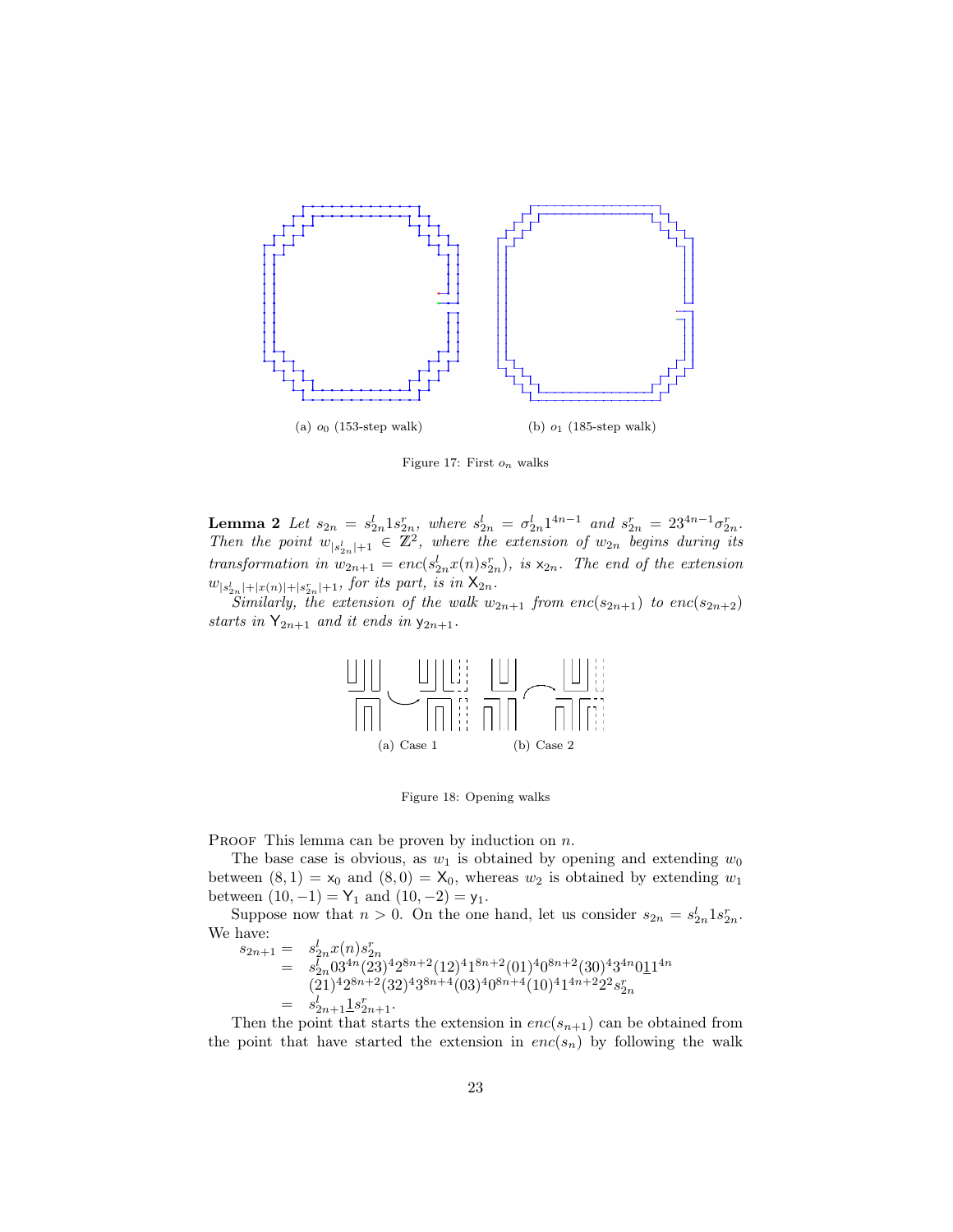$03^{4n}(23)^{4}2^{8n+2}(12)^{4}1^{8n+2}(01)^{4}0^{8n+2}(30)^{4}3^{4n}0$  before the underlined 1, which will be replaced in the next step by  $y(n)$ . As:

- the number of 1's in this pattern is  $8n + 10$  when the number of 3's is  $8n + 8,$
- and the number of 0's is  $8n + 12$  while the number of 2's is only  $8n + 10$ ,

then this walk corresponds to a move of absolute encoding 0011, that is, a move from  $x_{2n}$  (induction hypothesis) to  $Y_{2n+1}$ . On the other hand,

$$
_{2n+2} = s_{2n+1}^l y(n) s_{2n+1}^r
$$

 $s_{2n+2} = s_{2n+1}^l y(n) s_{2n+1}^r$ <br>=  $s_{2n+1}^l 0^2 1^{4n+3} (21)^4 2^{8(n+1)} (32)^4 3^{8(n+1)} (03)^4 0^{8(n+1)} (10)^4 1^{4n+3} \underline{1} s_{2n+2}^r$ . A similar argument shows that the pattern

$$
0^21^{4n+3}(21)^42^{8(n+1)}(32)^43^{8(n+1)}(03)^40^{8(n+1)}(10)^41^{4n+3}
$$

corresponds to a move of absolute encoding 0033, mapping  $Y_{2n+1}$  in  $x_{2n+2}$ .

Finally, as the number of 0's is equal to the number of 2's in  $x(n)$ , whereas the number of 1's is the number of 3's plus 1, we have that the additional walk  $x(n)$  that has started from  $x_n$  ends in  $X_n$ .

A similar statement holds for  $Y_n$ .

**Example 3**  $o_0$  is inserted between  $x_0$  and  $X_0$  to transform  $w_0$  in  $w_1$ . Then  $o_1$ is inserted between  $Y_1$  and  $y_1$  to transform  $w_1$  in  $w_2$ , whereas  $o_2$  is inserted between  $x_2$  and  $X_2$  to obtain  $w_2$  from  $w_1$ .

## **Lemma 3** For all n, the walk  $w_n$  is strictly included into the octagon  $o_n$ .

PROOF This lemma can be proven by induction on  $n$ , as the list of points of  $w_0$  are inside  $\mathsf{o}_0$ , whereas the induction property comes from the graphical interpretation of Lemma 2.

We can finally establish the following lemma.

## **Lemma 4** All the  $w_n$  walks satisfy the self-avoiding property.

PROOF The base case is obvious by construction, as depicted in Figure  $15(a)$ . The self-avoiding property of this walk has also been verified computationally, see [6]. The induction is a direct consequence of the previous lemma: the extension  $o_n$  is self-avoiding by construction, it is contained into octagons  $o_n$ and  $\mathsf{O}_n$ , whereas the remainder of  $w(n + 1)$ , which is  $w(n)$ , is self-avoiding due to the inductive hypothesis, and strictly inside  $o_n$  due to the previous lemma.  $\Box$ 

#### 5.2.2. Proof of the theorem

We can now prove that, for all  $n, w_n$  is a non unfoldable self-avoiding walk. The self-avoiding property has been established in Lemma 4, it still remains to demonstrate, by an inductive proof, that  $\forall n, w_n$  cannot be folded.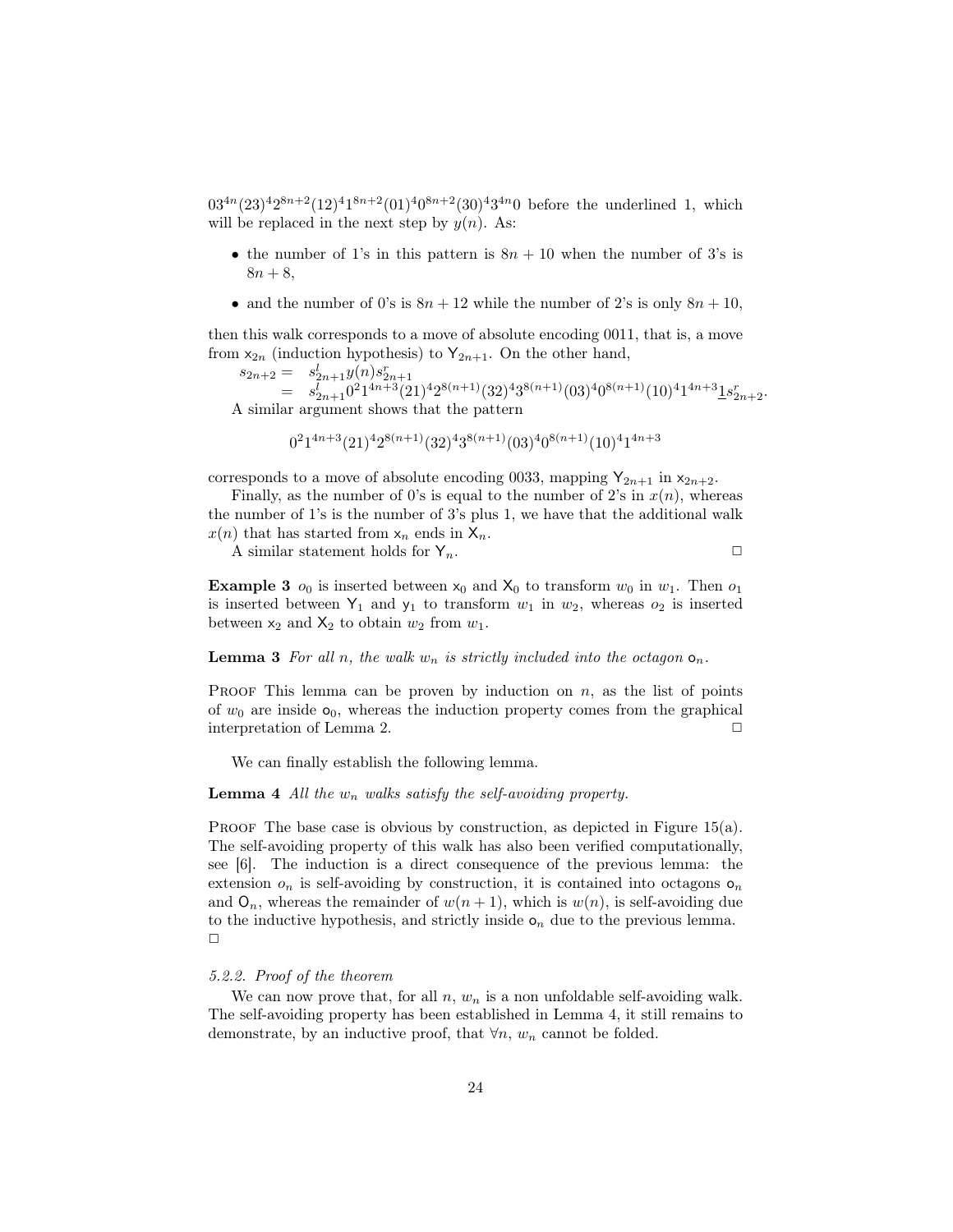The base case, for  $n \in \{0,1\}$ , has been verified computationally, by testing all the possible pivot moves in  $w_0$  and  $w_1$ , and verifying that they are all in contradiction with the self-avoiding property (reader interested by the computational aspects of this work is referred to [6]).

Let  $n \geq 2$  such that, for all  $k < n$ ,  $w_k$  cannot be folded. We will show that  $w_n$  cannot be folded too. By construction,  $w_n$  is constituted by two subwalks:  $w_{n-1}$  and  $o_{n-1}$ , as established in the first lemma of this document. As  $w_{n-1}$ cannot be folded (this is the inductive hypothesis), we just have to verify that pivot moves on points of the two octagons  $o_{n-1}$  and  $O_{n-1}$  always lead to a walk that does not satisfy this self-avoiding property.

Suppose now that *n* is even. As all the points of  $o_{n-1}$  are visited in the anticlockwise direction before visiting the points of  $O_{n-1}$  in the clockwise one, we have the following result:

- When a point  $w_n(i)$  on  $O_{n-1}$  has a successor  $w_n(i+1)$  at its South (resp. West, North, East), then it has an ancestor  $w_n(j)$ ,  $j < i$  immediately at its West (resp. North, East, South). This ancestor is  $w_n(i-1)$  when considering the zigzag corners of  $O_{n-1}$  whereas it is on  $O_{n-1}$  when  $w_n(i)$ is strictly inside the up, left, bottom, or right side of  $O_{n-1}$ , see Figure 17. A pivot move of  $-\pi$  on  $w_n(i)$  thus sends  $w_n(i+1)$  on  $w_n(j)$ .
- A similar statement holds for pivot moves of  $-\pi$  on points of  $o_{n-1}$ .

Such an argument allow us to tackle half of the possible pivot moves, that is, all possible pivot moves of angle  $-\pi$ .



Figure 19: Stages of the proof of Theorem 3

Let us now recall that  $w_{n-1}$  has been constructed by removing the 1-step segment between  $x_{n-2}$  and  $X_{n-2}$  in  $w_{n-2}$ , and connecting the walk  $o_{n-2}$  in this liberated place. Thus  $w_n$  contains at least octagons  $O_{n-1}, O_{n-1}, O_{n-2}$ , and  $\mathsf{o}_{n-2}$ . And, due to the fact that  $\mathsf{o}_i$  is visited before  $\mathsf{O}_i$  when i is even, whereas the situation is reversed when i is odd, we thus have the following travel in  $w_n$ :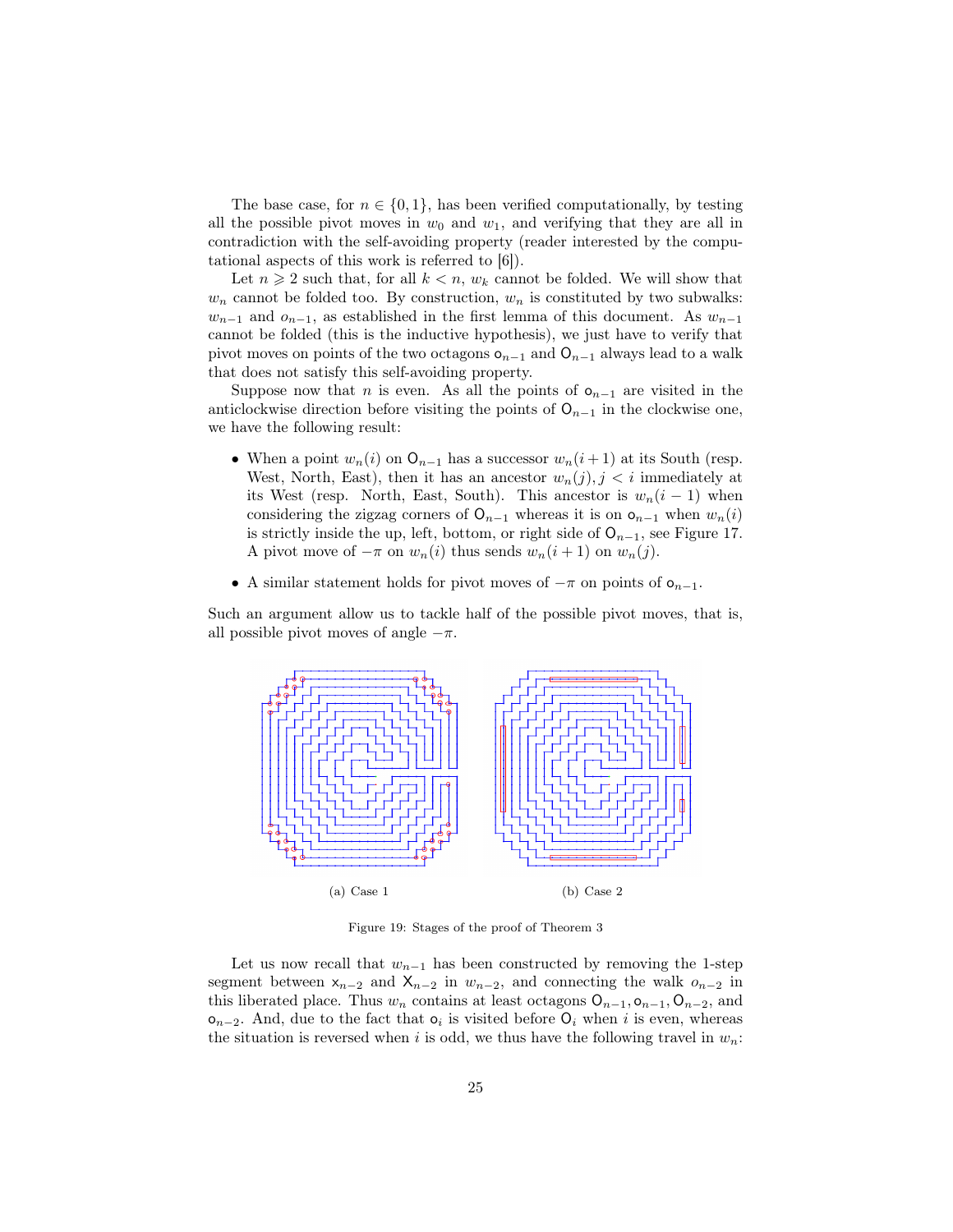- 1.  $\mathsf{o}_{n-2}$  is firstly visited in anticlockwise direction, from  $\mathsf{a}'_{n-2} = (2(n-2) +$ 9, 1) until  $j_{n-2} = (2(n-2) + 9, -1),$
- 2. O<sub>n−1</sub> is then visited in clockwise direction, from  $J_{n-1} = (2(n-1)+10, -1)$ until reaching  $A_{n-1} = (2(n - 1) + 10, 0),$
- 3.  $\mathsf{o}_{n-1}$  is then visited in anticlockwise direction, from  $\mathsf{a}_{n-1} = (2(n-1)+9, 0)$ to  $j'_{n-1} = (2(n-1) + 9, -2),$
- 4. finally,  $O_{n-2}$  is visited in clockwise direction, from  $J'_{n-2} = (2(n-2) +$ 10, -2) to  $A_{n-2} = (2(n-2) + 10, 0)$ .

On the 4 zigzag corners, points  $w_n(i)$  that are such that the absolute encoding of the 2-step walk  $w_n(i-1), w_n(i), w_n(i+1)$  is in  $\{03, 32, 21, 10\}$ , are such that a pivot move of  $\pi$  on  $w_n(i)$  maps  $w_n(i + 1)$  on  $w_n(i - 1)$ . By doing so, we show that all the circled points in Figure 19 cannot be folded without contradicting the self-avoiding property.

Firstly, let us remark that a  $\pi$  pivot move of  $a_{n-1}$  sends  $A_{n-2}$  at its West on  $j_{n-1}$  at its South, and so  $w_n$  cannot be folded at this position  $a_{n-1}$ . Similarly,  $j_{n-1}$  sends  $a_{n-1}$  on  $J_{n-2}$ ,  $J_{n-1}$  maps  $A_{n-1}$  on  $j'_{n-1}$ , and a  $\pi$  pivot move of  $A_{n-1}$ sends  $a_{n-1}$  on  $J_{n-1}$ .

Consider now a  $\pi$  pivot move of a point on the upper side of  $\mathsf{o}_{n-1}$ , that is, a point  $p = (t, 2n+7)$  between  $c_{n-1} = (2n+3, 2n+7)$  and  $d_{n-1} = (-2n-3, 2n+7)$  $(t \in \llbracket -2n-3, 2n+3 \rrbracket)$ . Such a pivot move does not modify points of the segment delimited by  $c_{n-2} = (2n+1, 2n+5)$  and  $d_{n-2} = (-2n+1, 2n+5)$ , as this part of the octagon  $o_{n-2}$  is visited before the upper side of  $o_{n-1}$ . Contrarily, all the points between p and  $d_{n-1}$  are moved by a pivot move of p, as  $o_{n-1}$  is visited in anticlockwise direction. If t is in  $[-2n-1, 2n+1]$ , then a pivot move of p sends the point in position  $p + (-2, 0) \in [c_{n-1}, d_{n-1}]$  in position  $p + (0, -2)$ , which is in  $[c_{n-2}, d_{n-2}]$ . As this segment has not been rotated during this pivot move, we thus obtain a contradiction of the self-avoiding property.

This argument still remains valid for points in the segments  $[e_{n-1}+(0,-2), f_{n-1}+$  $(0, +2)$ ],  $[g_{n-1}+(2, 0), h_{n-1}+(-2, 0)]$ ,  $[i_{n-1}+(0, 2), j'_{n-1}+(0, -2)]$ , and  $[a'_{n-1}, b_{n-1}+$  $(0, -2)$ ].

Recall now that a rotation of  $\pi$  centered in  $(x_0, y_0)$  maps the point of coordinate  $(a, b)$  in the point

$$
r_{(a,b)}(x_0, y_0) = (y_0 - b + a, a - x_0 + b). \tag{1}
$$

Consider now the points of the upper right internal zigzag between  $b_{n-1}$  and  $c_{n-1}$ , namely  $(2n+6, 2n+3)$ ,  $(2n+5, 2n+4)$ ,  $(2n+4, 2n+5)$ , and  $(2n+3, 2n+6)$ . Remind that  $O_{n-2}$  is not affected by pivot moves on  $o_{n-1}$ . We can thus verify that:

- a  $\pi$  pivot move of  $(2n + 6, 2n + 3)$  sends  $(2n + 5, 2n + 5) \in \mathfrak{o}_{n+1}$  on  $(2n+4, 2n+2)$  that belongs in the upper left zigzag  $Z_{n-2}^{ul}$  of  $O_{n-2}$ ,
- a  $\pi$  pivot move of  $(2n + 5, 2n + 4)$  sends  $(2n + 4, 2n + 6) \in o_{n+1}$  on  $(2n+3, 2n+3) \in Z_{n-2}^{ul}$ ,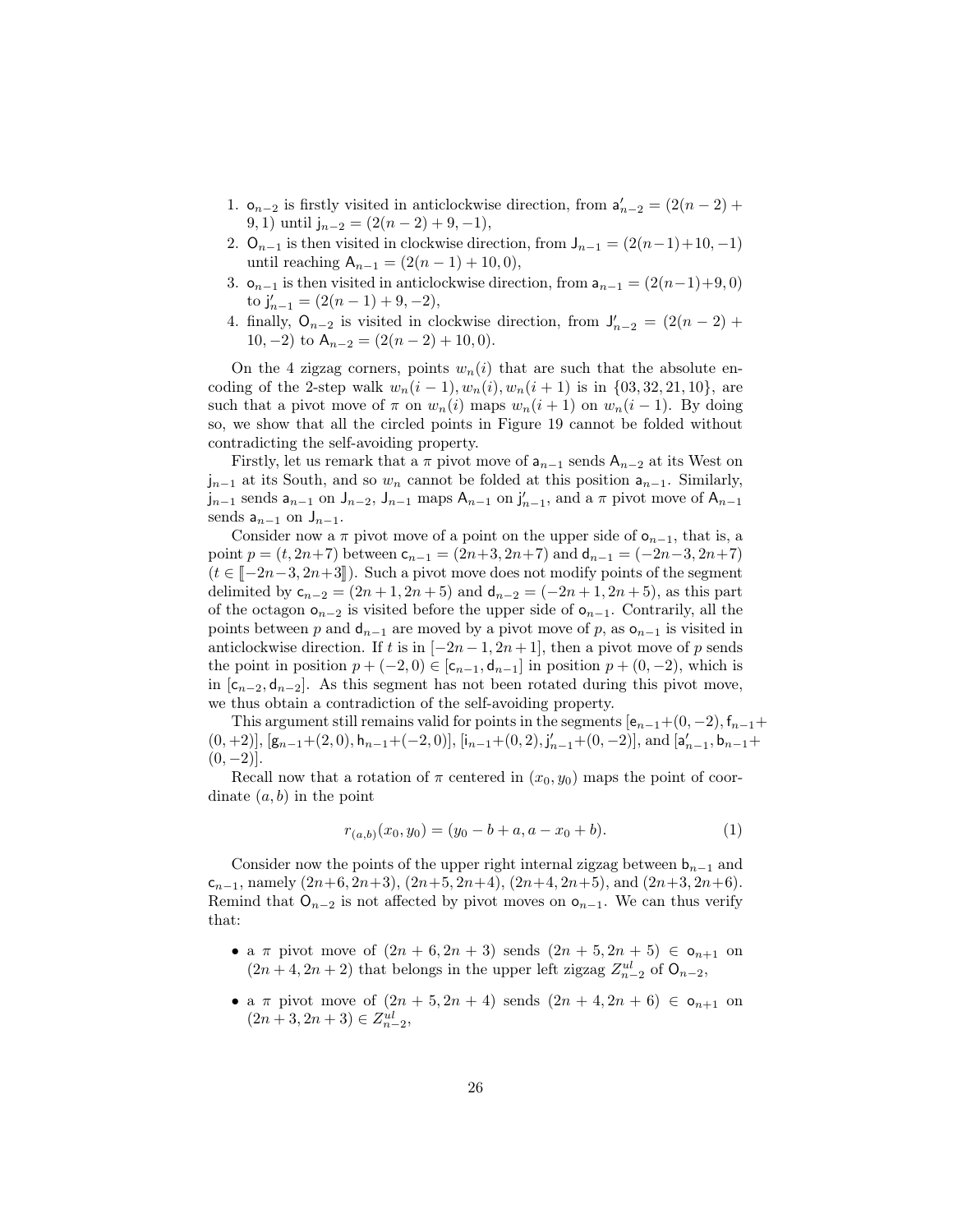

Figure 20: Case where  $n$  is even  $(n=2)$ 

- a  $\pi$  pivot move of  $(2n + 4, 2n + 5)$  sends  $(2n + 3, 2n + 7) \in o_{n+1}$  on  $(2n+2, 2n+4) \in Z_{n-2}^{ul}$ ,
- finally, a  $\pi$  pivot move of  $(2n+3, 2n+6)$  sends  $(2n+1, 2n+7) \in \mathsf{o}_{n+1}$  on  $(2n+2, 2n+4) \in Z_{n-2}^{ul}$  too.

The twelve other points in the zigzags of  $o_{n-1}$  can be treated in the same manner, mutatis mutandis.

As an extension, the point of coordinate  $(2n+7, 2n+2)$  at the South of  $b_{n-1}$ maps  $(2n+6, 2n+4)$  on  $(2n+5, 2n+1) \in \mathcal{O}_{n-2}$ ,  $(-2n-2, 2n+7)$  at the East of  $\mathsf{d}_{n-1}$  sends  $(-2n-4,2n+6)$  on  $(-2n-1,2n+5) \in \mathsf{O}_{n-2},\,(-2n-7,-2n-2)$ (at the North of  $f_{n-1}$ ) sends  $(-2n-6, -2n-4)$  on  $(-2n-5, -2n-1) \in O_{n-2}$ ,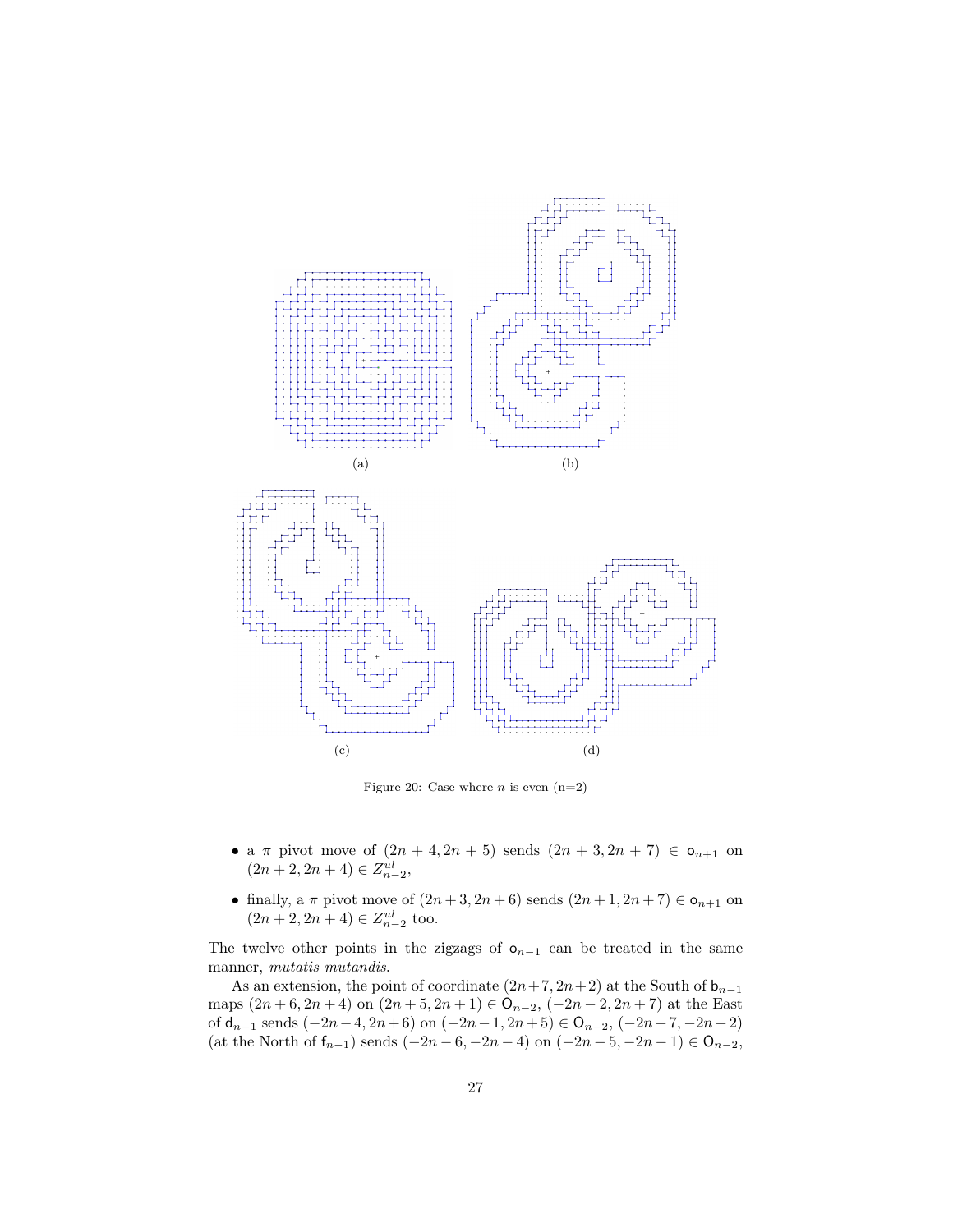while  $(2n + 2, -2n - 7)$  (at the West of  $h_{n-1}$ ) maps  $(-2n - 6, -2n - 4)$  on  $(-2n-5, -2n-1) \in \mathsf{O}_{n-2}.$ 

Then a pivot move of  $(2n + 2, 2n + 7)$  transforms  $(2n - 1, 2n + 7)$  in  $(2n +$  $2, 2n + 4) \in \mathsf{O}_{n-2}$ , a pivot move of  $(-2n - 7, 2n + 2)$  maps  $(-2n - 7, 2n - 1)$ in  $(-2n-4, 2n+2)$ , and a pivot move of  $(-2n-2, -2n-7)$  sends  $(-2n+$ 1,  $-2n - 7$ ) in  $(-2n - 2, -2n - 4)$ , while a pivot move of  $(2n + 7, -2n - 2)$ sends  $(2n + 7, -2n + 1)$  in  $(2n + 4, -2n - 2) \in \mathcal{O}_{n-2}$ . Finally, a pivot move of  $(2n + 7, -2n + 1)$  maps  $(2n + 6, 0)$  on  $(2n + 4, -2n) \in \mathbb{O}_{n-2}$ , which concludes the study of  $o_{n-1}$ , in which no pivot move can be realized without breaking the self-avoiding property of the walk.

Let us now consider the remainder points of  $O_{n-1}$ . On the upper side of  $O_{n-1}$ , we have the following result: a  $\pi$  pivot move of p between  $(-2n, 2n + 8)$ (4 steps at the West of  $D_{n-1}$ ) and  $(2n, 2n+8)$  (4 steps at the East of  $D_{n-1}$ ). As depicted in Figure 20, and using both Equation 1 and the itinerary sequence stated in the octagons visit list, we can prove that pivot move of  $p$  sends the point  $p + (-3, -1) \in \mathfrak{o}_{n-1}$  in  $p + (1, -3)$  belonging in  $\mathfrak{o}_{n-2}$ , leading to a contradiction to the self-avoiding property. As for  $o_{n-1}$ , a same statement holds for segments  $[(-2n-8, 2n), (-2n-8, -2n)], [(-2n, -2n-8); (2n, -2n-8)], [(2n+8, 2n), (2n+8, -2n)]$ 8, 2)], and  $[(2n+8, -5), (2n+8, -2n)]$ , respectively at the West, South, and East sides of octagon  $O_{n-1}$ , see Figure 20. Pivot moves on the 4 points at the left of  $[(-2n, 2n+8); (2n, 2n+8)]$  (upper side of  $O_{n-1}$ ) map the upper left zigzag of  $o_{n-1}$  on the upper side of  $o_{n-2}$ , whereas the 4 points at its right send the upper side of  $o_{n-1}$  on the upper left zigzag of  $o_{n-2}$ . Such a statement holds for the four points at the South of  $E_{n-1}$  including  $E_{n-1}$ , for the 4 points at the North of  $F_{n-1}$ , the 4 ones at the East of  $G_{n-1}$ , the 4 ones at the West of  $H_{n-1}$ , the four points at the North of  $I_{n-1}$ , and finally the 4 points at the South of B<sub>n−1</sub> including  $B_{n-1}$ .

The 3 last pivot moves to consider in the external part of the upper right zigzag of  $O_{n-1}$  map the upper segment of  $O_{n-1}$  in the right segment of  $O_{n-2}$ . Similarly, the remainder points of the upper left zigzag map the left side of  $\mathsf{o}_{n-1}$ on the upper side of  $\mathsf{o}_{n-2}$ , a pivot move of points in the lower left zigzag of  $\mathsf{O}_{n-1}$ sends the lower side of  $o_{n-1}$  in the left side of  $o_{n-2}$ , while the effects of a pivot move of points in the lower right zigzag sends the right side of  $\mathbf{o}_{n-1}$  on the lower side of  $o_{n-2}$ .

It still remains to consider 4 pivot moves.  $\mathsf{A}'_{n-1}$  sends the point  $(2n+6,1)$ on  $J_{n-1}$ , while  $J'_{n-1}$  and  $J'_{n-1}$  + (0, -1) map respectively  $A'_{n-1}$  and  $A_{n-1}$  on the right side of  $o_{n-2}$ . Finally,  $J'_{n-1} + (0, -2)$  sends  $A_{n-1} + (-2, 0) \in O_{n-2}$  in the lower right zigzag of  $o_{n-2}$ .

The case where  $n$  is odd can be handled exactly in the same way, except that the octagons are not visited in the same order. Figure 21 summarizes the situation on the straight sides of the octagons, whereas pivot moves on zigzags produce similar intersections than in the even case (see Figure 22).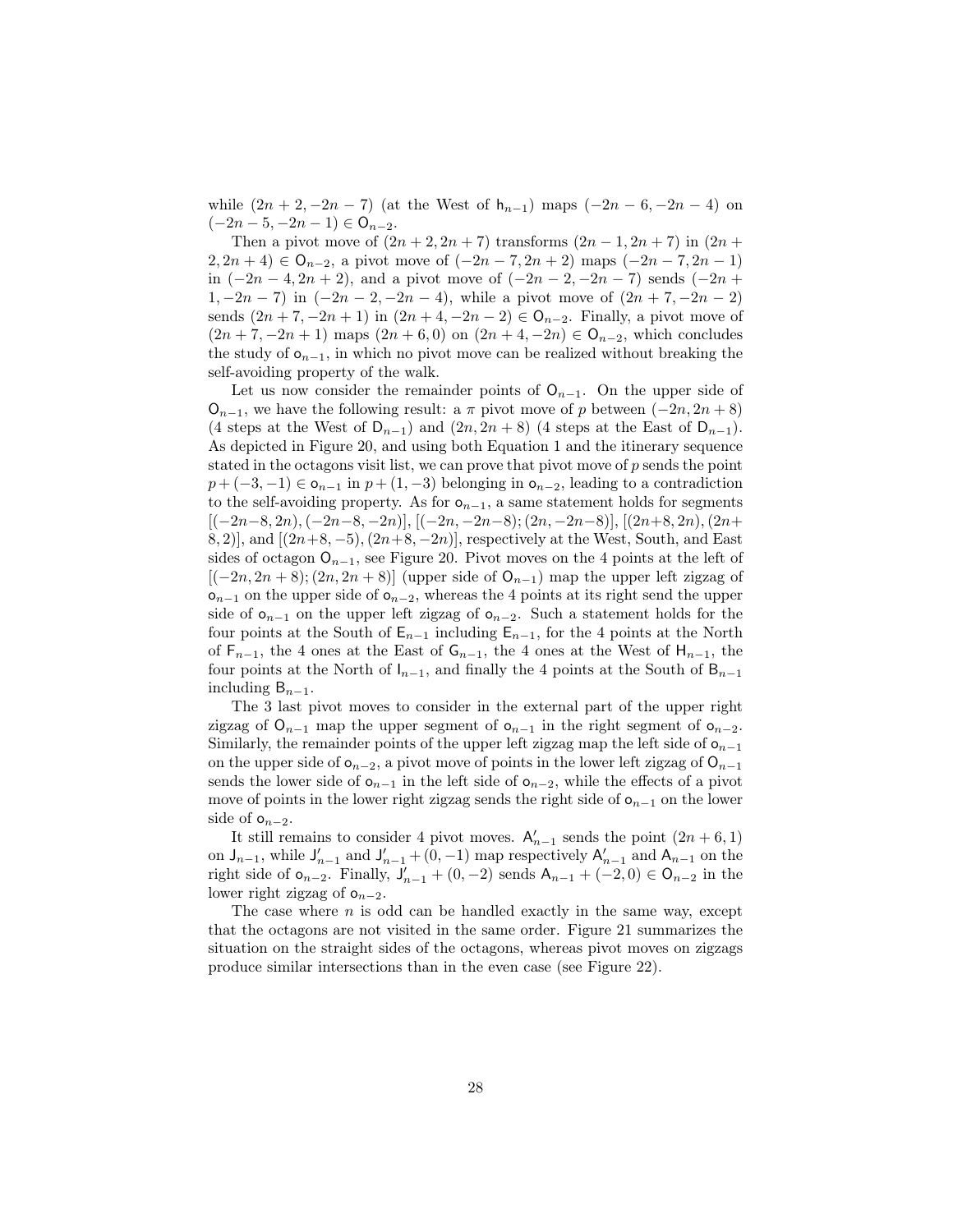

Figure 21: Pivot moves on octagon sides, n odd

## 6. A list of Open Questions

We enumerate in this section a list of open questions that have appeared interesting to us. Some of them should be very easy to solve, whereas other ones may involve a degree of difficulty.

In the following we define  $fSAW<sup>d</sup>(n)$  as the class of equivalency of the n–step straight walk on  $\mathbb{Z}^d$  and  $\mathfrak{G}_n^d$  is the equivalent of  $\mathfrak{G}_n$  in  $\mathbb{Z}^d$ . Note that  $fSAW^{2}(n)$  is equal to  $fSAW(n)$ , as introduced in Definition 3.3.

- 1. Did these walks constitute an exponentially small subset of SAWs ? For if they do, then the lack of ergodicity in existing software might not be fatal.
- 2. Is Theorem 3 a consequence of Kesten pattern theorem [22] ?
- 3. For any dimension d, do we have the existence of  $n \in \mathbb{N}^*$  such that  $fSAW^d(n) \subsetneq \mathfrak{G}_n^d$ ?
- 4.  $fSAW^2(2)$  and  $fSAW^2(3)$  are obviously connected graphs, but they are not Eulerian. Indeed, more than two vertices have an odd degree both in  $fSAW^2(2)$  and  $fSAW^2(3)$  (see Figures 14 and 9). Is it the case for all  $fSAW^d(n)$  ?
- 5.  $fSAW^2(2)$  and  $fSAW^2(3)$  are Hamiltonian graphs, with the following Hamiltonian circuits: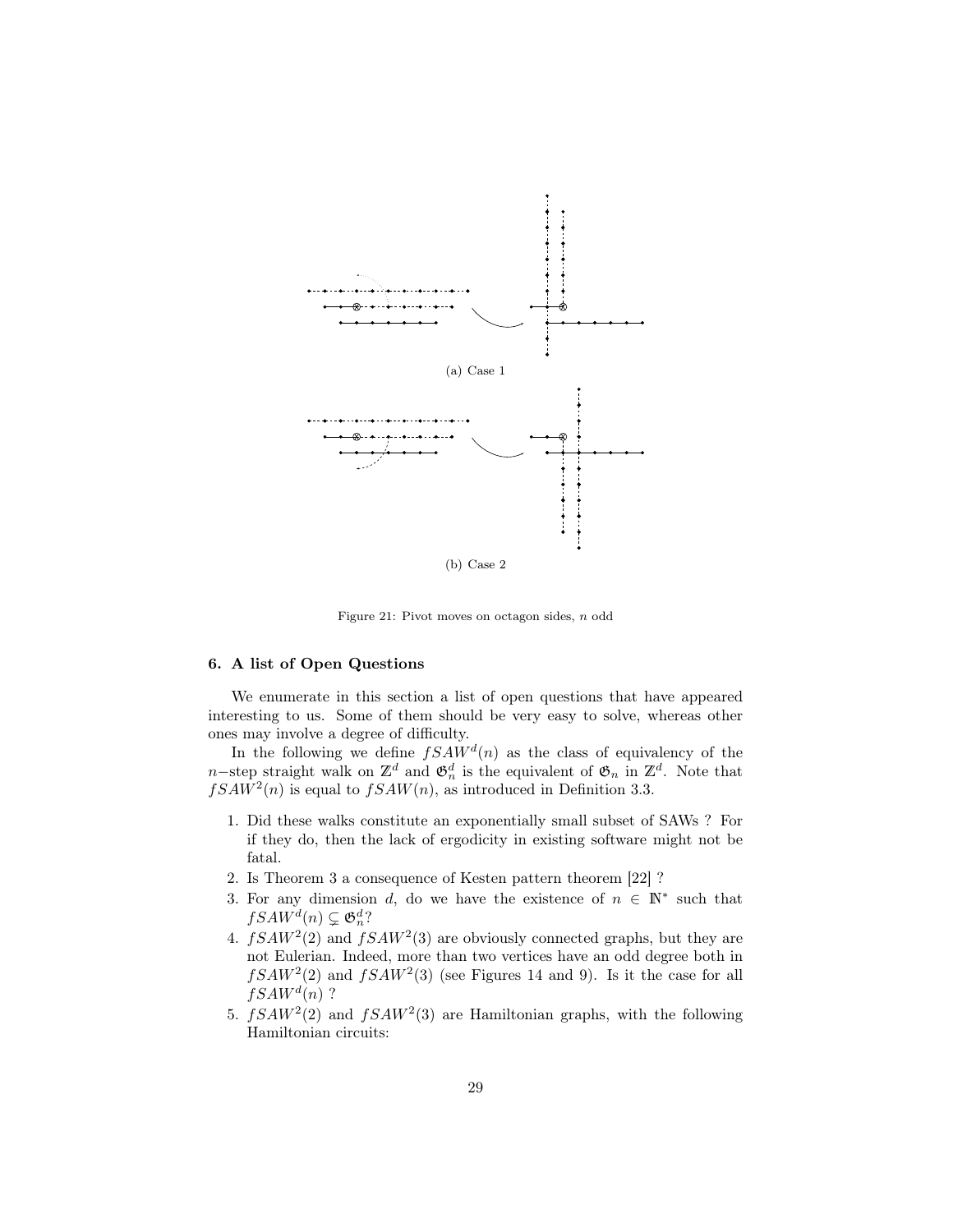

Figure 22: Case where  $n$  is odd  $(n=1)$ 

- $\bullet\ 00\rightarrow 03\rightarrow 32\rightarrow 23\rightarrow 10\rightarrow 11\rightarrow 22\rightarrow 33\rightarrow 30\rightarrow 21\rightarrow 12\rightarrow$  $01 \rightarrow 00$  for  $fSAW^2(2)$  (see Figure 14).
- $\bullet$  000  $\rightarrow$  003  $\rightarrow$  010  $\rightarrow$  011  $\rightarrow$  012  $\rightarrow$  001  $\rightarrow$  030  $\rightarrow$  323  $\rightarrow$  330  $\rightarrow$  $301 \rightarrow 300 \rightarrow 333 \rightarrow 322 \rightarrow 321 \rightarrow 332 \rightarrow 303 \rightarrow 232 \rightarrow 233 \rightarrow$  $230 \,\rightarrow\, 223 \,\rightarrow\, 212 \,\rightarrow\, 211 \,\rightarrow\, 210 \,\rightarrow\, 221 \,\rightarrow\, 222 \,\rightarrow\, 111 \,\rightarrow\, 110 \,\rightarrow\,$  $121 \rightarrow 122 \rightarrow 123 \rightarrow 112 \rightarrow 101 \rightarrow 100 \rightarrow 103 \rightarrow 032 \rightarrow 033 \rightarrow$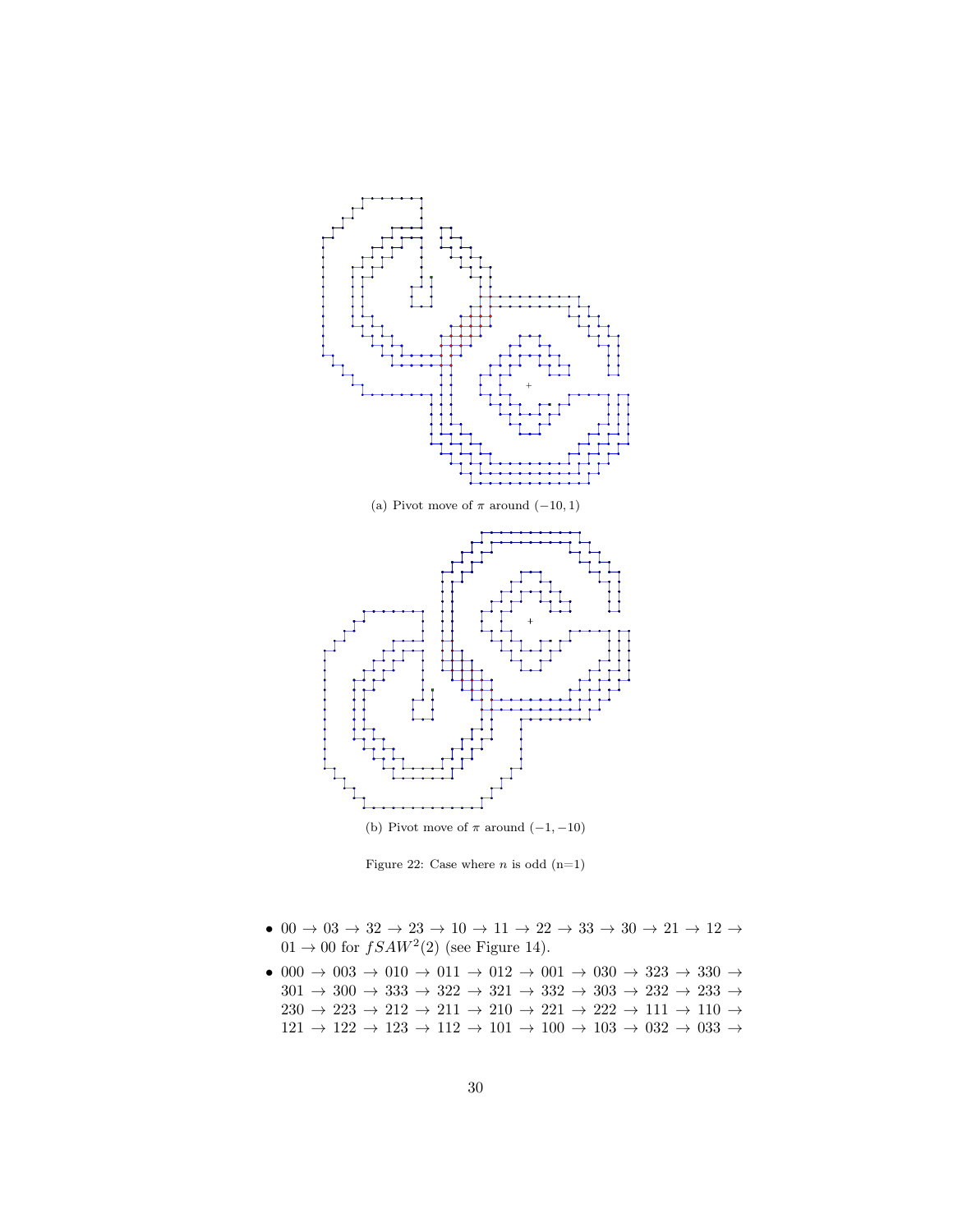000 for  $fSAW^2(3)$  (see Figure 9). In particular, it is possible to find a succession of pivot moves in such a way that, starting from the straight line, the peptide of 4 amino acids visits all the possible conformations exactly once.

Is it a coincidence, or is it the case for every  $fSAW<sup>d</sup>(n)$ ?

- 6. What is the exact value of the diameter  $D(fSAW^d(n))$ ?
- 7. Do we have a connective constant for  $fSAW<sup>d</sup>(n)$ . That is, does the limit  $\lim_{n\to+\infty}\phi_n^{1/n}$  exist, and can we bound it ?
- 8.  $u_n = \sharp USAW^d(n)$  is an increasing sequence (for  $d = 2$ , or for any d)? Does it grow at a given (linear or exponential) rate?
- 9. Let  $k \in \mathbb{N}$ . Is the sequence  $v_n = \sharp fSAW(n, k)$  increasing with n? If so at which rate and does it depend on the dimension d? And what about the sequence  $w_k = \sharp fSAW(n, k)$  for a given n ?
- 10. More simply, is there an non-unfoldable walk in  $\mathbb{Z}^3$  ? If so, then PSP software working in 3 dimensions and iterating pivot moves on the straight line cannot reach such a conformation. This is problematic if this conformation is biologically acceptable (or, more dramatically, if it is a conformation that minimizes the free enthalpy). If not, then the results surveyed in this paper for 2D lattices cannot be extended to the general case (3D, without lattice constraints), and the interest of our study, besides being interesting theoretical speaking, is then limited in the context of protein structure prediction.
- 11. Are the connected components of  $\mathfrak{G}_n^d$  convex ? In other words, given two SAWs in a same component  $C$ . Are all (or at least one) the shortest paths connecting them on  $\mathbb{Z}^d$  in C?
- 12. Is there a generating function expressing the unfoldable self-avoiding walks more simply, making it possible to enumerate them on the square lattice (like what has been realized in [9]).
- 13. When we can fold out a self-avoiding walk until a straight line, is it possible to unfold it in such a way that the number of cranks always decreases ? And for two given self-avoiding walks  $w_i$  and  $w_j$  of the same connected component of  $\mathfrak{G}_n$ , such that  $w_i$  has more cranks than  $w_j$ , is there a path from  $w_i$  to  $w_j$  whose vertices' number of cranks is decreasing ? Is there a relation between the vertex depth and the number of cranks in  $\mathbb{Z}^d$ ?

## 7. Consequences on Protein Folding

This first theoretical study about (non-)unfoldable self-avoiding walks raises several questions regarding the protein structure prediction problem and the current ways to solve it. In one category of PSP software, the protein is supposed to be synthesized first as a straight line of amino acids. Then this line of a.a. is folded until reaching a conformation that optimizes a given scoring function. By doing so the obtained backbone structures all belong into  $fSAW(n)$ , where  $n$  is the number of residues of the protein. The second category of PSP software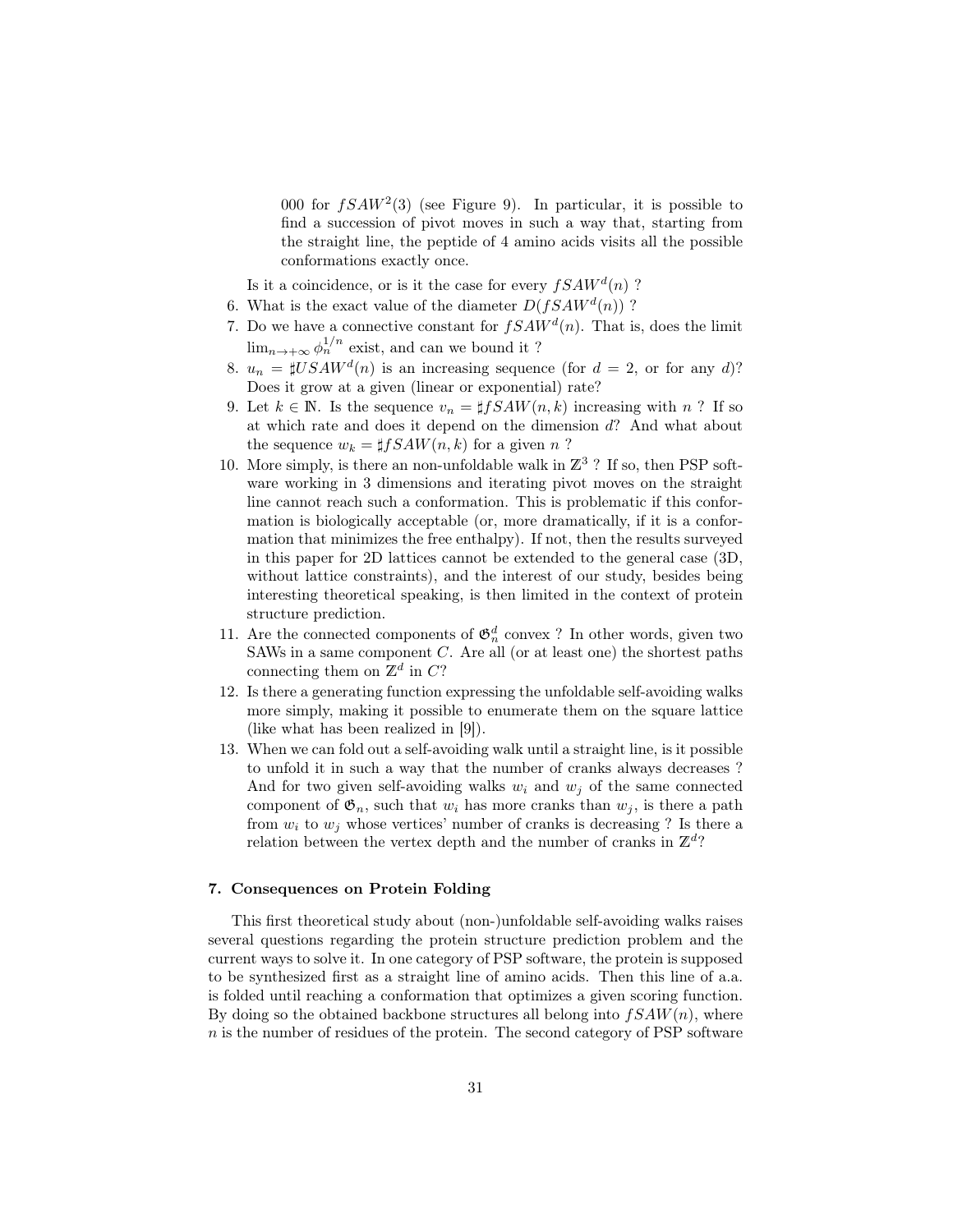consider that, as the protein is already in the aqueous solvent, it does not wait the end of the synthesis to take its 3D conformation. So they consider SAWs whose number of steps increases from 1 to the number of amino acids of the targeted protein and, at each step  $k$ , the current walk is stretched (one amino acid is added to the protein) in such a way that the pivot  $k$  is placed in the position that optimizes the scoring function they consider. By doing so, the possible predicted backbones are the whole  $\mathfrak{G}_3$ . The two sets of possible conformations are different, at least when considering 2D low resolution models.

We show by this work that  $(1)$  to take place in the first situation (folding the straight line by a succession of pivot moves) can be interesting as the number of possible SAW conformations is smaller than  $\sharp \mathfrak{G}_n$ . Indeed this interest is directly related to the rate  $\frac{\sharp fSAW(n)}{\sharp \mathfrak{G}_n} < 1$ . If this rate decreases dramatically when  $n$  increases, then the computational advantage is obvious. However, we have currently no idea of such a gain, that is, of the growing rate of  $\sharp fSAW(n)$ compared to  $\sharp \mathfrak{G}_n < 1$ . (2) The use of heuristics instead of exact methods (like SAT solvers for instance) is a priori not justified for PSP software that fold the straight line. Indeed, the PSP problem has been proven NP hard on the set  $\mathfrak{G}_n$  of all possible SAWs. As they consider a strict subset of it, the complexity of the problem might be reduced due to a lower number of cases to consider. Proposition 3 however tends to indicate that this problem still remains difficult in  $fSAW(n)$ , which nevertheless necessitates a rigorous complexity proof. (3) Biologically speaking, to suppose that the proteins wait to be completely synthesized before starting to fold seems unrealistic, as the synthesis occurs in an aqueous solvent. The protein indeed starts to fold during its synthesis. Furthermore, to the authors' opinion, it is restrictive to consider that the head of the protein definitively stops to fold after having synthesized. Such a supposition is equivalent to make a confusion between local (the SAW at step  $k$ ) and global (the final optimal SAW) optimization. Indeed, authors of this manuscript recognize honestly that they have no idea to determine if this third approach (continuously folding the walk while stretching it) is more reasonable than the previous ones, and if it is equivalent to either  $fSAW(n)$ or to  $\mathfrak{G}_n$  (or if it constitutes a third different subset of SAWs). The study of the connected componants however is related to the reachable conformations of already synthesized proteins. Note that non-unfoldable proteins have their conformations limited to the domain of their connected componant. This justify the interest for the study of such walks.

The authors' goal is only to point out the importance to determine the best dynamical system to model protein folding before programming it in PSP software, as this model determine which conformations can be predicted. A last remark to emphasize the importance of such a study: authors of [4] have proven that the dynamical system used in the "folding the straight line" category is chaotic according to Devaney, meaning that any wrong choice of pivot move (due to approximations in the scoring function, for instance) can potentially become dramatic. Other researches ([8] for instance) tend to show that the protein folding process intrinsically embeds a certain amount of chaos. Thus, to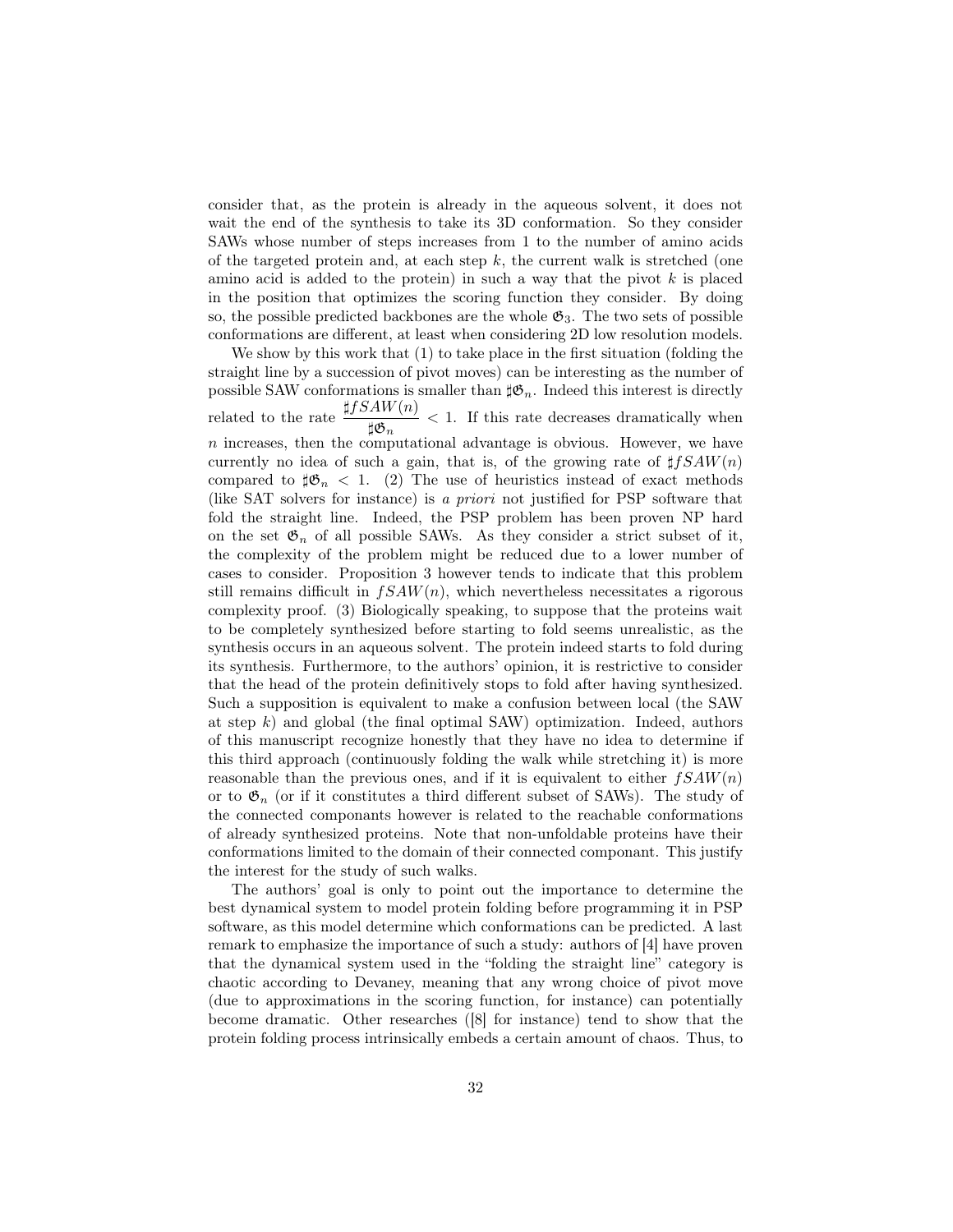

Figure 23: Illustration of chaos in protein folding (conformations have been predicted using RaptorX)

use a more or less erroneous model to predict the conformation could have grave consequences in prediction quality. Figure 23 shows the two best conformations predicted by RaptorX [24], a well-known PSP software. We can see that using twice a same model, but with different parameters can potentially lead to quite different conformations, illustrating a possible effect of some chaotic properties exhibited by the chosen model. We can reasonably wonder what is the effect of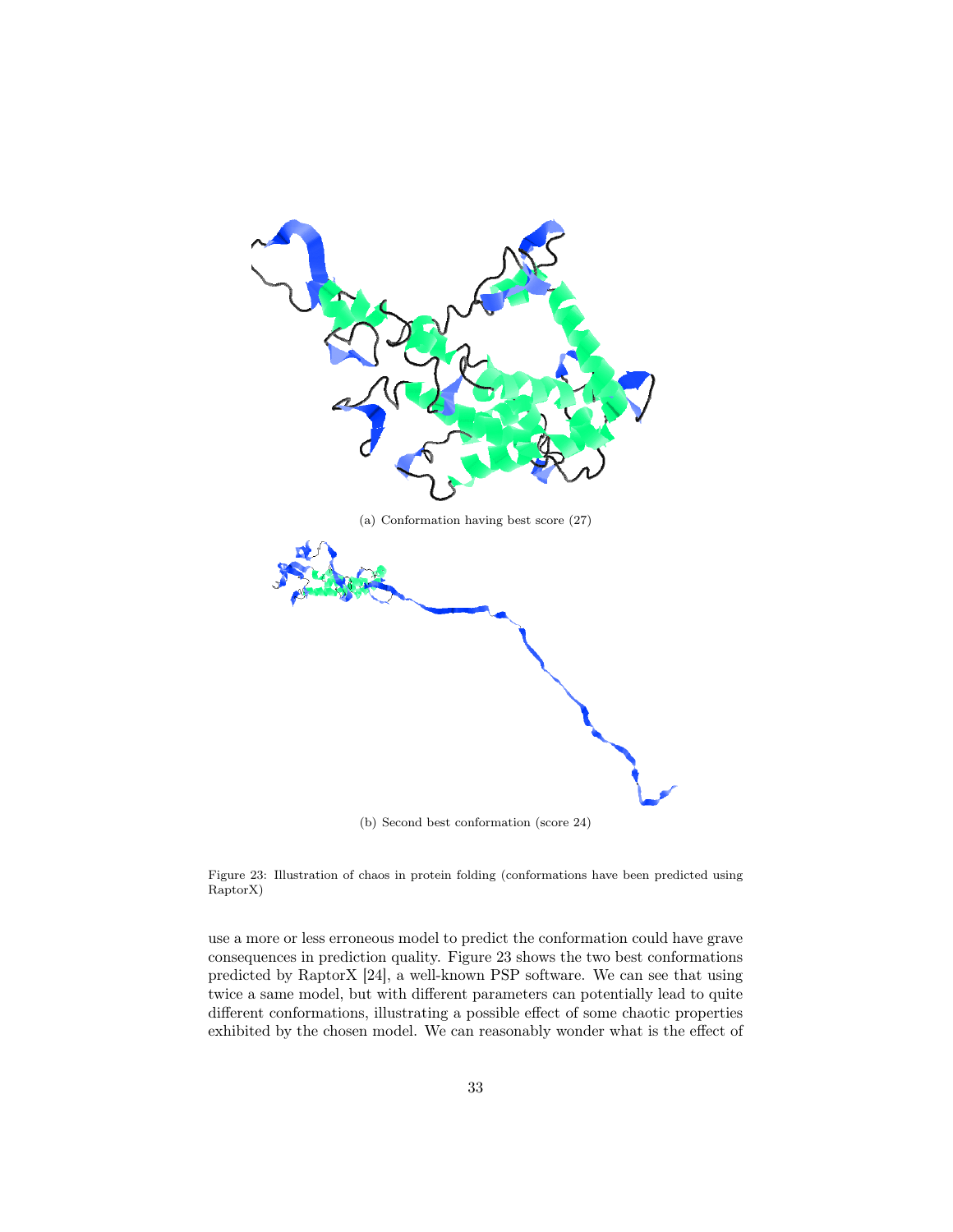a wrong model on such a prediction.

#### 8. Conclusion

In this paper, the problem of self-avoiding walks folding in the square lattice has been tackled. Regarding the protein structure prediction problem, we have shown that the set of generated self-avoiding walks depends on the PSP software category. In particular some conformations cannot be reached by just folding the straight line whereas they can be generated using random SAW generators as the pivot algorithm. Starting from this fact, we have proposed a further exploration of the unfoldable self-avoiding walks. Different subsets of self-avoiding walks have been defined, like the set of non-unfoldable walks. We have shown that, even though there is an infinite number of non-unfoldable SAWs, the number of unfoldable SAWs is still exponential. After having described the first obtained results on (non-)unfoldable SAWs, we have proposed a list of open questions that could be explored on these SAWs. Lastly, the link between unfoldable SAWs and proteins has been questioned, and the consequences of the PSP software choice on protein conformation has been highlighted.

Several research problems are interesting to further study and better understand the properties of (non-)unfoldable SAWs, as shown in the open questions section. Our future work will concentrate on studying the connected components of non-unfoldable SAWs as these components define feasable proteins with limited reachable conformations and that cannot straighten. Other interesting questions will be tackled as finding the smallest non-unfoldable SAWs, finding the smallest connected components of non-unfoldable SAWs, and on the optimization of energy levels of a given folded SAW.

#### Acknowledgments

The authors wish to thank Kamel Mazouzi, Thibaut Cholley, Raphaël Couturier, and Alain Giorgetti for their help in understanding folded and unfoldable SAWs. All the computations presented in the paper have been performed on the supercomputer facilities of the Mésocentre de calcul de Franche-Comté.

## References

- [1] Proceedings of the IEEE Congress on Evolutionary Computation, CEC 2010, Barcelona, Spain, 18-23 July 2010. IEEE, 2010.
- [2] Axel Bacher and Mireille Bousquet-Mélou. Weakly directed self-avoiding walks. J. Comb. Theory Ser. A, 118(8):2365–2391, November 2011.
- [3] R. Backofen, S. Will, and P. Clote. Algorithmic approach to quantifying the hydrophobic force contribution in protein folding, 1999.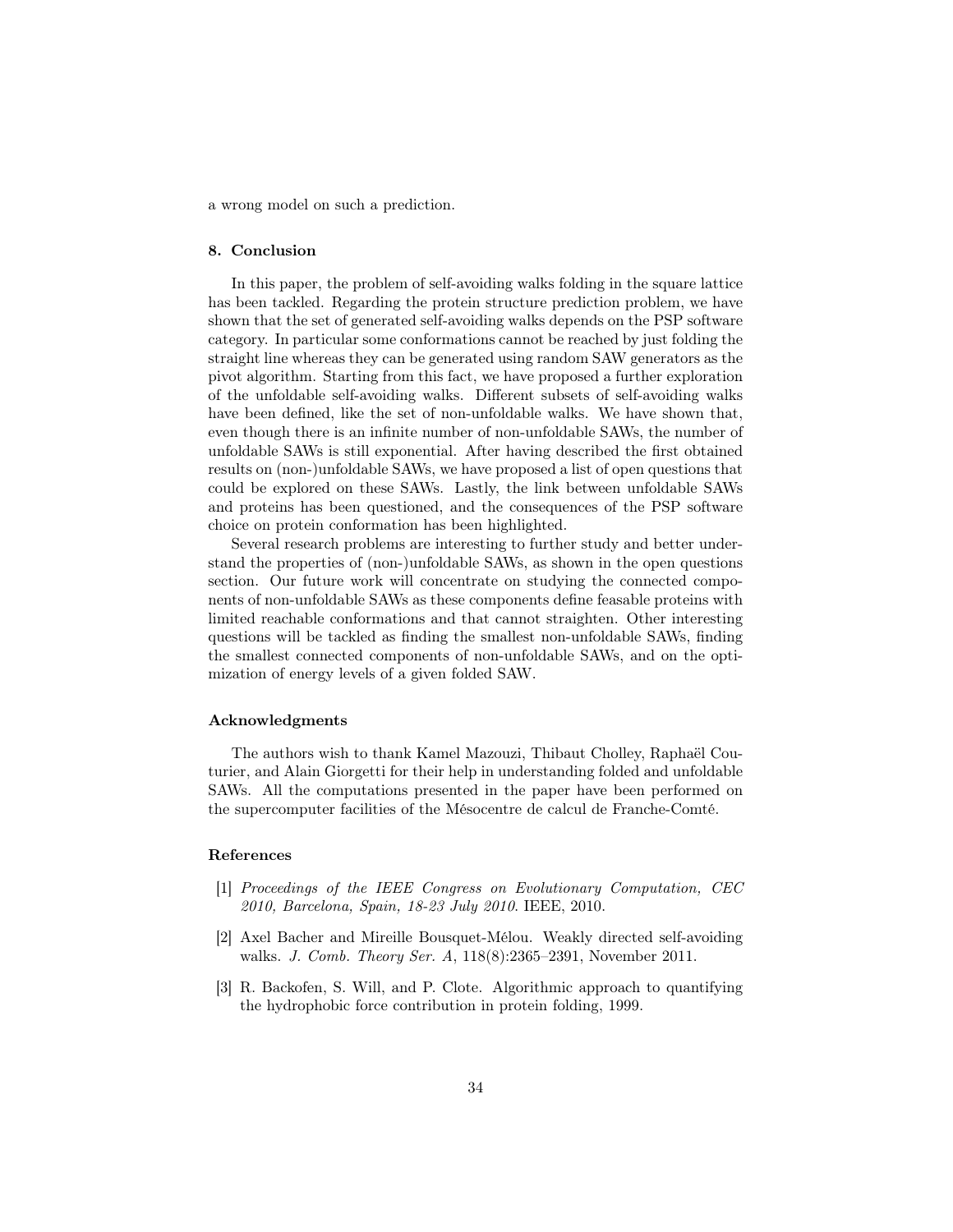- [4] Jacques Bahi, Nathalie Côté, and Christophe Guyeux. Chaos of protein folding. In IJCNN 2011, Int. Joint Conf. on Neural Networks, pages 1948– 1954, San Jose, California, United States, July 2011.
- [5] Jacques Bahi, Nathalie Côté, Christophe Guyeux, and Michel Salomon. Protein folding in the 2D hydrophobic-hydrophilic (HP) square lattice model is chaotic. Cognitive Computation, 4(1):98–114, 2012.
- [6] Jacques Bahi, Christophe Guyeux, Kamel Mazouzi, and Laurent Philippe. Computational investigations of folded self-avoiding walks related to protein folding. Journal of Bioinformatics and Computational Biology, 47(\*):246–256, December 2013.
- [7] Nicholas R. Beaton, Philippe Flajolet, Timothy M. Garoni, and Anthony J. Guttmann. Some new self-avoiding walk and polygon models. Fundam. Inf., 117(1-4):19–33, January 2012.
- [8] Michael Braxenthaler, R. Ron Unger, Ditza Auerbach, and John Moult. Chaos in protein dynamics. Proteins-structure Function and Bioinformatics, 29:417–425, 1997.
- [9] A. R. Conway, I. G. Enting, and A. J. Guttmann. Algebraic techniques for enumerating self-avoiding walks on the square lattice. Journal of Physics A Mathematical General, 26:1519–1534, April 1993.
- [10] Pierluigi Crescenzi, Deborah Goldman, Christos Papadimitriou, Antonio Piccolboni, and Mihalis Yannakakis. On the complexity of protein folding (extended abstract). In Proceedings of the thirtieth annual ACM symposium on Theory of computing, STOC '98, pages 597–603, New York, NY, USA, 1998. ACM.
- [11] P. G. de Gennes. Exponents for the excluded volume problem as derived by the Wilson method. Physics Letters A, 38(5):339–340, February 1972.
- [12] KA Dill. Theory for the folding and stability of globular proteins. Biochemistry, 24(6):1501–9–, March 1985.
- [13] Paul J. Flory. The Configuration of Real Polymer Chains. The Journal of Chemical Physics, 17(3):303–310, 1949.
- [14] Christophe Guyeux, Nathalie M.-L. Côté, Wojciech Bienia, and Jacques Bahi. Is protein folding problem really a NP-complete one? first investigations. Journal of Bioinformatics and Computational Biology, 12(1):1350017 (14 pages), February 2014.
- [15] Trent Higgs, Bela Stantic, Tamjidul Hoque, and Abdul Sattar. Genetic algorithm feature-based resampling for protein structure prediction. In IEEE Congress on Evolutionary Computation [1], pages 1–8.